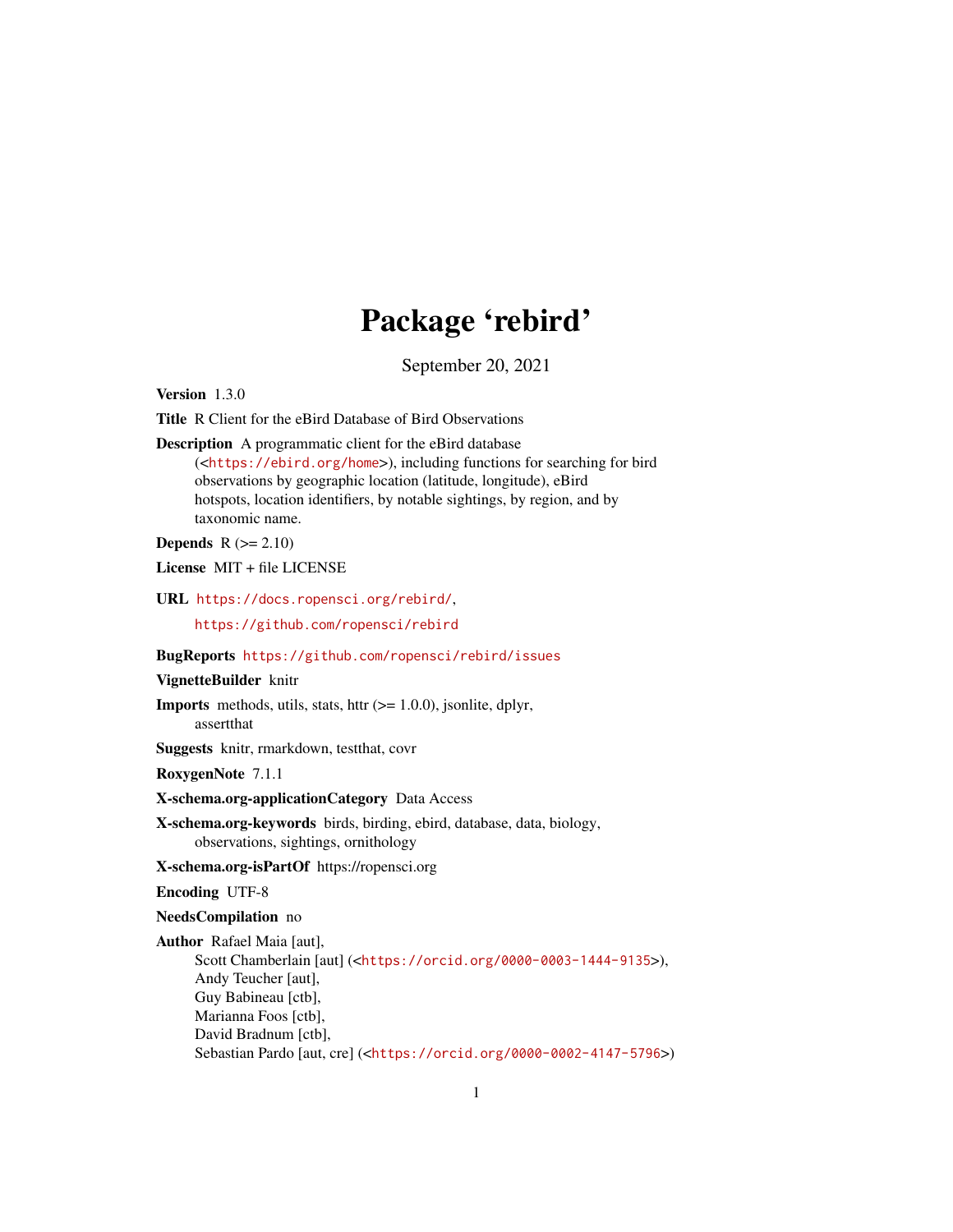<span id="page-1-0"></span>Maintainer Sebastian Pardo <sebpardo@gmail.com> Repository CRAN Date/Publication 2021-09-20 07:00:02 UTC

## R topics documented:

| Index | 31 |
|-------|----|

ebirdchecklistfeed *Checklist feed on a date at a region or hotspot*

#### Description

Returns checklist-level information reported in a given region or hotspot. Note only bird information is species count.

#### Usage

```
ebirdchecklistfeed(loc, date, max = 10, sleep = 0, key = NULL, ...)
```

| loc  | (required) Region code or locID (if a hotspot). Region code can be country<br>code (e.g. "US"), subnational code (states/provinces, e.g. "US-NV"), or sub-<br>national code (counties, e.g. "US-VA-003"). |
|------|-----------------------------------------------------------------------------------------------------------------------------------------------------------------------------------------------------------|
| date | (required) Date of historic observation date formatted according to ISO 8601<br>(e.g. 'YYYY-MM-DD', or 'YYYY-MM-DD hh:mm'). Hours and minutes are<br>excluded.                                            |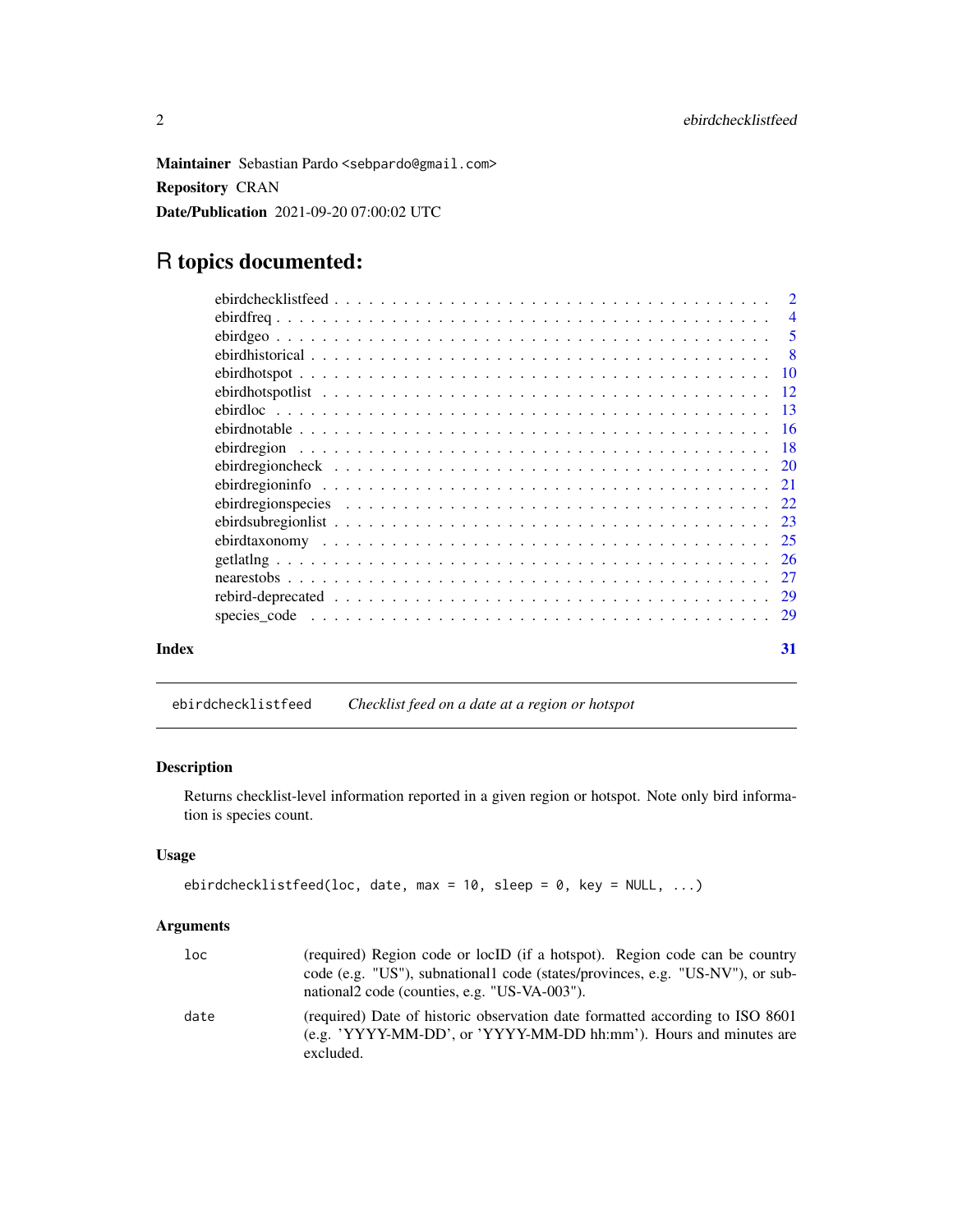<span id="page-2-0"></span>

| max       | Maximum number of result rows to return in this request (between 1 and 200,<br>default 10                                                                                       |
|-----------|---------------------------------------------------------------------------------------------------------------------------------------------------------------------------------|
| sleep     | Time (in seconds) before function sends API call. The defaults is zero. Set this<br>to a higher number if you are using this function in a loop with many API calls.            |
| key       | eBird API key. You can obtain one from https://ebird.org/api/keygen. We strongly<br>recommend storing it in your. Renviron file as an environment variable called<br>EBIRD_KEY. |
| $\cdot$ . | Curl options passed on to GET.                                                                                                                                                  |

#### Value

A data.frame containing the collected information:

"locId": unique identifier for the locations

"subId": submission (checklist) identifier

"userDisplayName": first and last name of the observer

"numSpecies": number of species reported

"obsDt": observation date formatted according to ISO 8601 (e.g. 'YYYY-MM-DD', or 'YYYY-MM-DD hh:mm'). Hours and minutes are excluded if the observer did not report an observation time

"obsTime": observation time (24hr)

"subID": deprecated submission identifier

"loc": delimited string of location descriptors

#### Author(s)

Marianna Foos <marianna.foos@gmail.com>

#### References

<http://ebird.org/>

#### Examples

```
## Not run:
ebirdchecklistfeed(loc = "L207391", date = "2020-03-24", max = 10)
## End(Not run)
```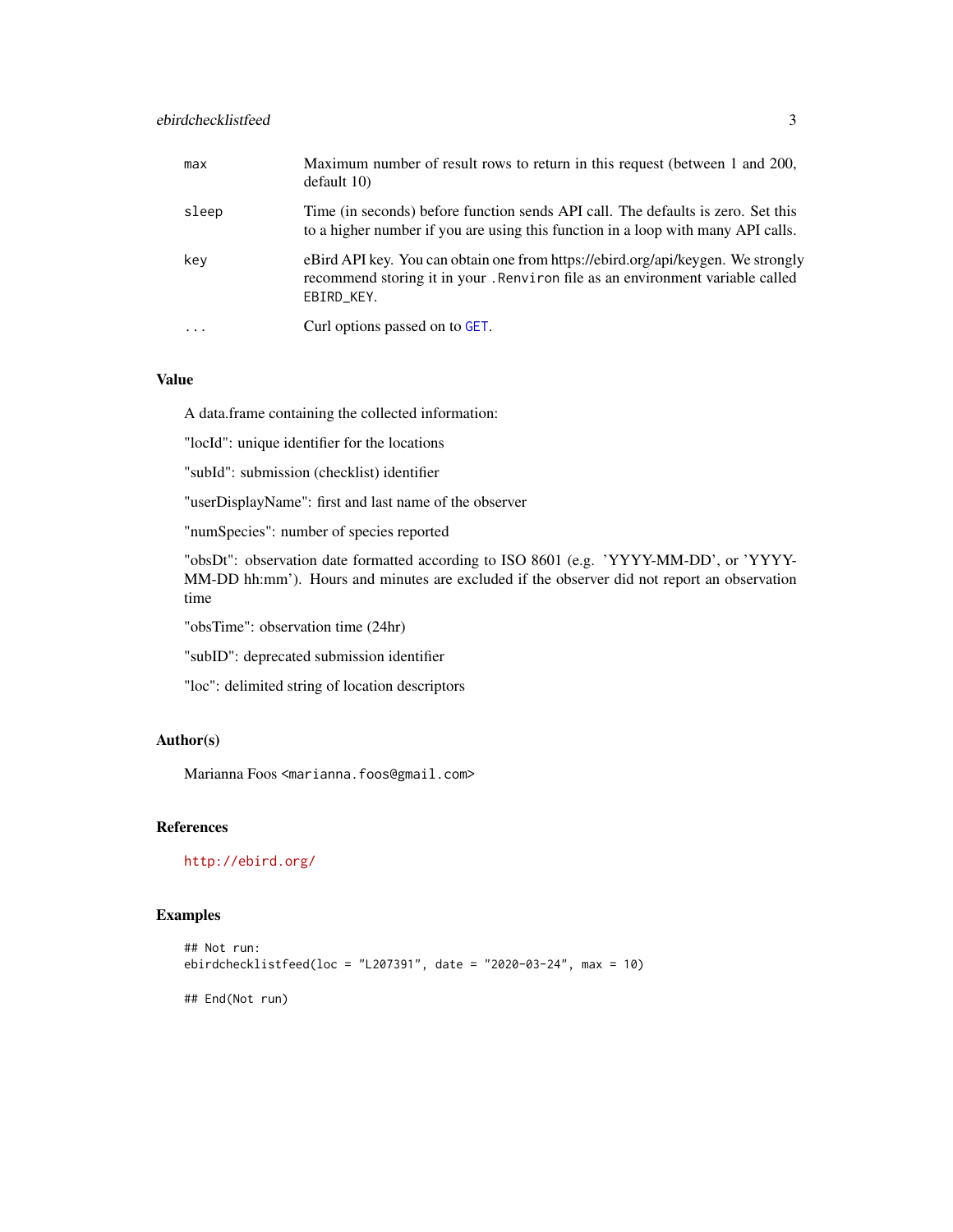<span id="page-3-0"></span>

#### Description

*NOTE: Currently disabled.*

#### Usage

```
ebirdfreq(
  loctype,
  loc,
  startyear = 1900,
  endyear = format(Sys.Date(), "%Y"),
  startmonth = 1,
  endmonth = 12,
  long = TRUE,
  ...
\mathcal{L}
```

| loctype         | String with location type. Either "states", "counties", or "hotspots".                                                                                                                                                                                                                                                                                                                                                                                                                                                                                                                                                                                                                                                                                                                             |
|-----------------|----------------------------------------------------------------------------------------------------------------------------------------------------------------------------------------------------------------------------------------------------------------------------------------------------------------------------------------------------------------------------------------------------------------------------------------------------------------------------------------------------------------------------------------------------------------------------------------------------------------------------------------------------------------------------------------------------------------------------------------------------------------------------------------------------|
| $_{\text{loc}}$ | String with location identifier. If querying states or provinces, the two letter<br>country code followed by the two letter state code and separated by "-" (e.g.<br>"US-NY"). If querying counties, is as in states/provinces, but appending county<br>identifier after a dash. For counties in the US, the county codes is a 3-digit<br>number specific to each state (e.g. Bronx County: "US-NY-005"). For coun-<br>ties in Canada, county codes are two-letter identifiers (e.g. Metro Vancouver:<br>"CA-BC-GV"). If querying hotspots then the unique identifier is a 6-digit num-<br>ber prepended with an "L" (e.g. "L196159"). All these codes can be found<br>by looking at the URL in each respective location/hotspot webpage (which are<br>accessible through the "Explore Data" tab). |
| startyear       | Starting year for query. Defaults to 1900.                                                                                                                                                                                                                                                                                                                                                                                                                                                                                                                                                                                                                                                                                                                                                         |
| endyear         | Ending year for query. Defaults to current year specified by Sys.Date().                                                                                                                                                                                                                                                                                                                                                                                                                                                                                                                                                                                                                                                                                                                           |
| startmonth      | Starting month for query as an integer (1-12). Defaults to January.                                                                                                                                                                                                                                                                                                                                                                                                                                                                                                                                                                                                                                                                                                                                |
| endmonth        | Ending month for query as an integer $(1-12)$ . Defaults to December.                                                                                                                                                                                                                                                                                                                                                                                                                                                                                                                                                                                                                                                                                                                              |
| long            | Logical, Should output be in long format? Defaults to TRUE. If FALSE then<br>output will be in wide format.                                                                                                                                                                                                                                                                                                                                                                                                                                                                                                                                                                                                                                                                                        |
| $\cdots$        | Curl options passed on to GET                                                                                                                                                                                                                                                                                                                                                                                                                                                                                                                                                                                                                                                                                                                                                                      |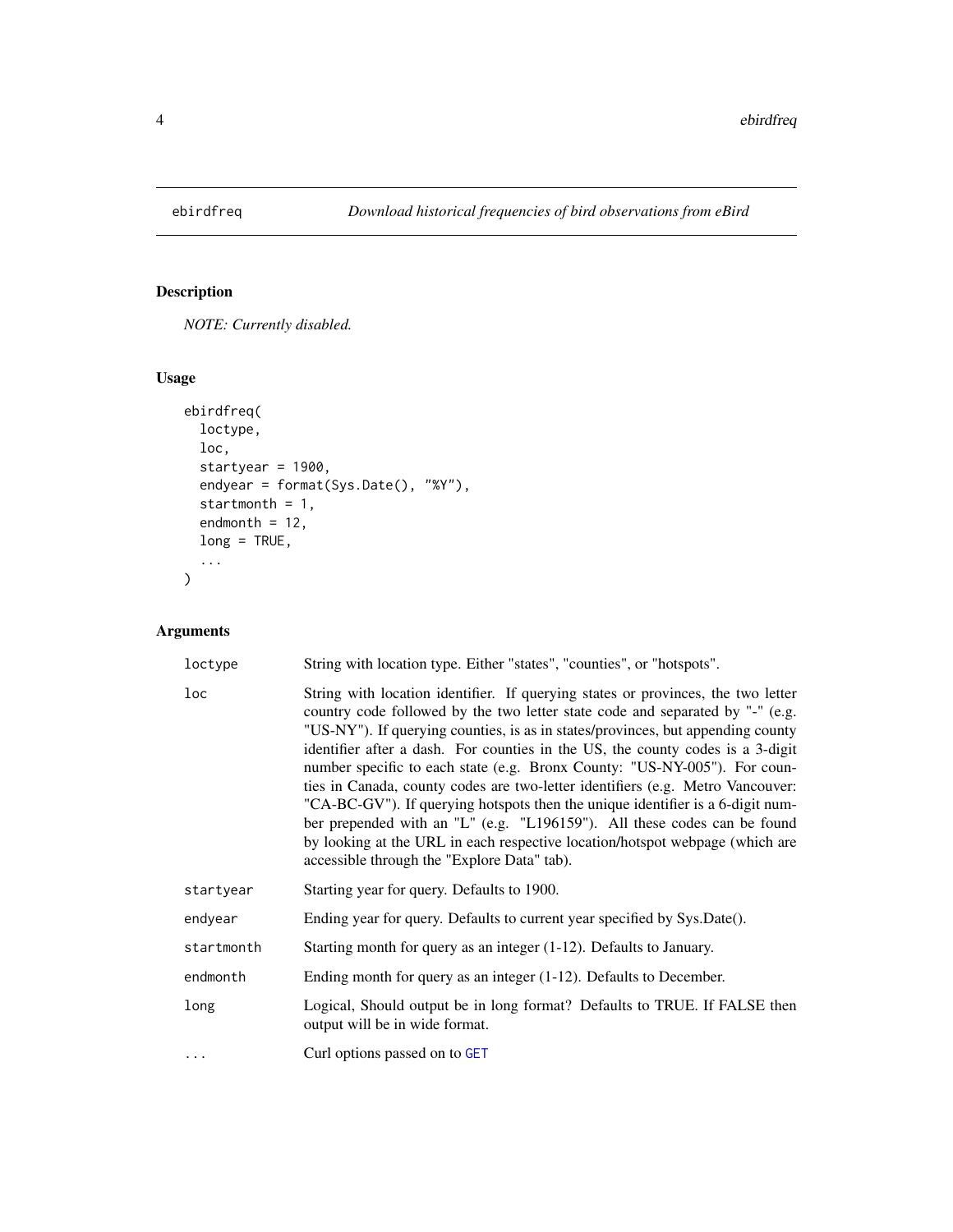#### <span id="page-4-0"></span>ebirdgeo 50 metatra. Sebagai kecil kecil kecil kecil kecil kecil kecil kecil kecil kecil kecil kecil kecil kec

#### Details

This function was the only rebird function to not use the API and formulated a url-based query instead. Now you need to be logged into eBird to download the frequency data, but we can't authenticate through R, so this function does not work. This functionality is likely to be added to the API in the future, so we are keeping the function in the meantime, but it throws an informative error, and provides the constructed url to obtain the frequency data manually through your browser.

#### Value

*This function currently returns an error, but also provides the constructed url to manually obtain the data for the location and dates requested through your browser.*

A data frame containing the collected information. If in long format:

"monthQt": month and week (eBird data divides each month by four weeks)

"comName": species common name

"frequency": proportion of times the species was seen in a specified week

"sampleSize" number of complete eBird checklists submitted for specified given week @return If in wide format, then first column is the species list and all other columns are of individual weeks (four in each month). First row contains the number of complete checklists for each week.

#### Author(s)

Andy Teucher <andy.teucher@gmail.com>, Sebastian Pardo <sebpardo@gmail.com>

#### **References**

#### <http://ebird.org/>

#### Examples

```
## Not run:
ebirdfreq("states", "US-NY", 2014, 2014, 1, 12)
ebirdfreq("counties", "CA-BC-GV", 1900, 2015, 1, 3)
ebirdfreq("hotspots", "L196159", long=FALSE)
```
## End(Not run)

ebirdgeo *Sightings at location determined by latitude/longitude*

#### **Description**

Returns the most recent sighting date and specific location for the requested species of bird reported within the number of days specified and reported in the specified area.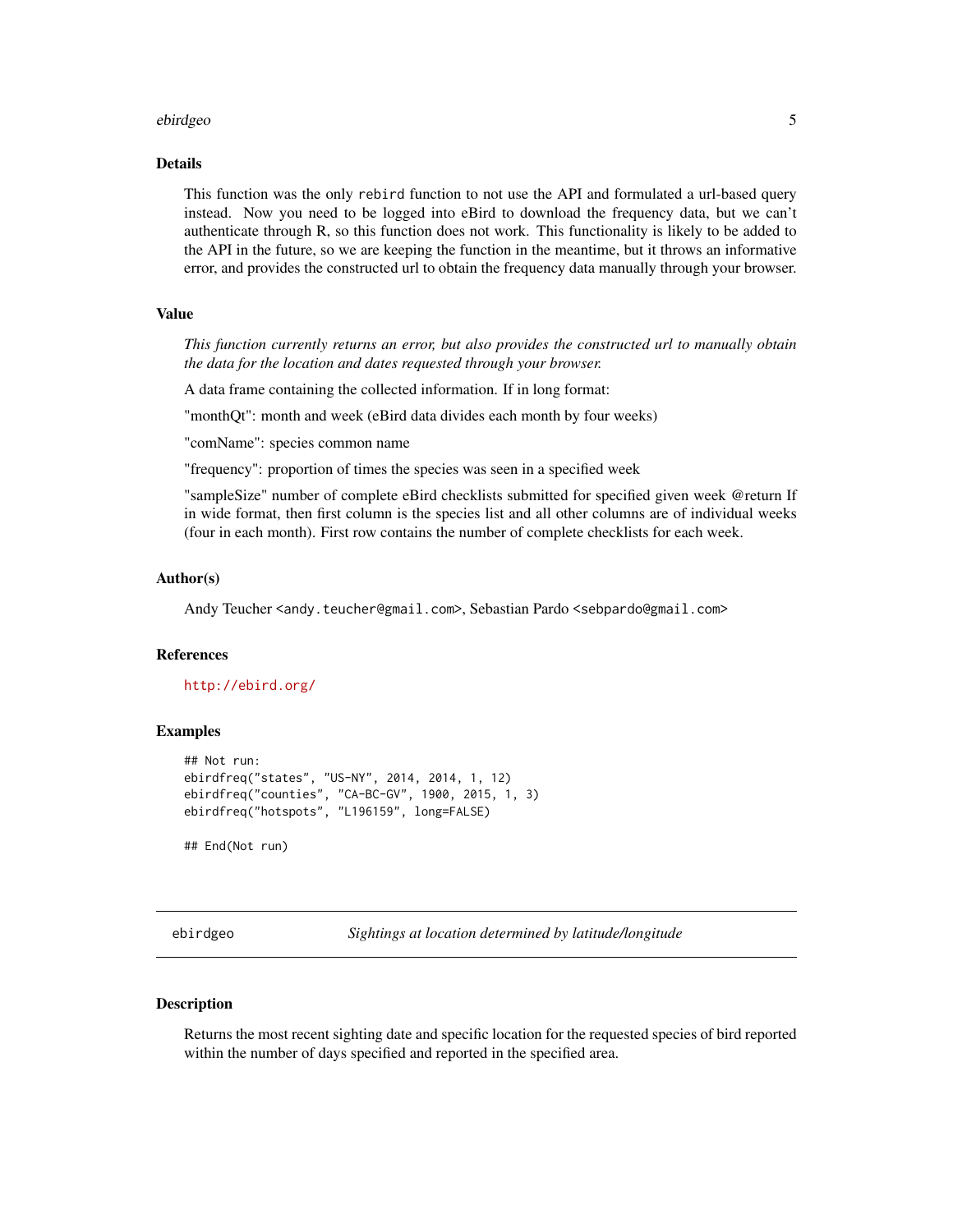6 ebirdgeo ebirdgeo ebirdgeo ebirdgeo ebirdgeo ebirdgeo ebirdgeo ebirdgeo ebirdgeo ebirdgeo ebirdgeo ebirdgeo

#### Usage

```
ebirdgeo(
  species = NULL,
  lat = NULL,ln g = NULL,dist = NULL,
  back = NULL,
  max = NULL,locale = NULL,
  provisional = FALSE,
  hotspot = FALSE,
  sleep = 0,key = NULL,
  ...
\mathcal{L}
```

| species     | Species code of the species of interest. Scientific names can be specified if<br>wrapped around the species_code function. Defaults to NULL, so sightings<br>for all species are returned. See eBird taxonomy for more information: https:<br>//ebird.org/science/use-ebird-data/the-ebird-taxonomy. |
|-------------|------------------------------------------------------------------------------------------------------------------------------------------------------------------------------------------------------------------------------------------------------------------------------------------------------|
| lat         | Decimal latitude. value between -90.00 and 90.00, up to two decimal places of<br>precision. Defaults to latitude based on IP.                                                                                                                                                                        |
| lng         | Decimal longitude. value between -180.00 and 180.00, up to two decimal places<br>of precision. Defaults to longitude based on IP.                                                                                                                                                                    |
| dist        | Distance defining radius of interest from given lat/lng in kilometers (between 0<br>and 50, defaults to 25).                                                                                                                                                                                         |
| back        | Number of days back to look for observations (between 1 and 30, defaults to<br>$(14)$ .                                                                                                                                                                                                              |
| max         | Maximum number of result rows to return in this request (between 1 and 10000,<br>defaults to all).                                                                                                                                                                                                   |
| locale      | Language/locale of response (when translations are available). See https://docs.oracle.com/javase/6/docs/4<br>(defaults to en US).                                                                                                                                                                   |
| provisional | Should flagged records that have not been reviewed be included? (defaults to<br>FALSE).                                                                                                                                                                                                              |
| hotspot     | Should results be limited to sightings at birding hotspots? (defaults to FALSE).                                                                                                                                                                                                                     |
| sleep       | Time (in seconds) before function sends API call (defaults to zero. Set to higher<br>number if you are using this function in a loop with many API calls).                                                                                                                                           |
| key         | eBird API key. You can obtain one from https://ebird.org/api/keygen. We strongly<br>recommend storing it in your. Renviron file as an environment variable called<br>EBIRD_KEY.                                                                                                                      |
| $\cdots$    | Curl options passed on to GET                                                                                                                                                                                                                                                                        |

<span id="page-5-0"></span>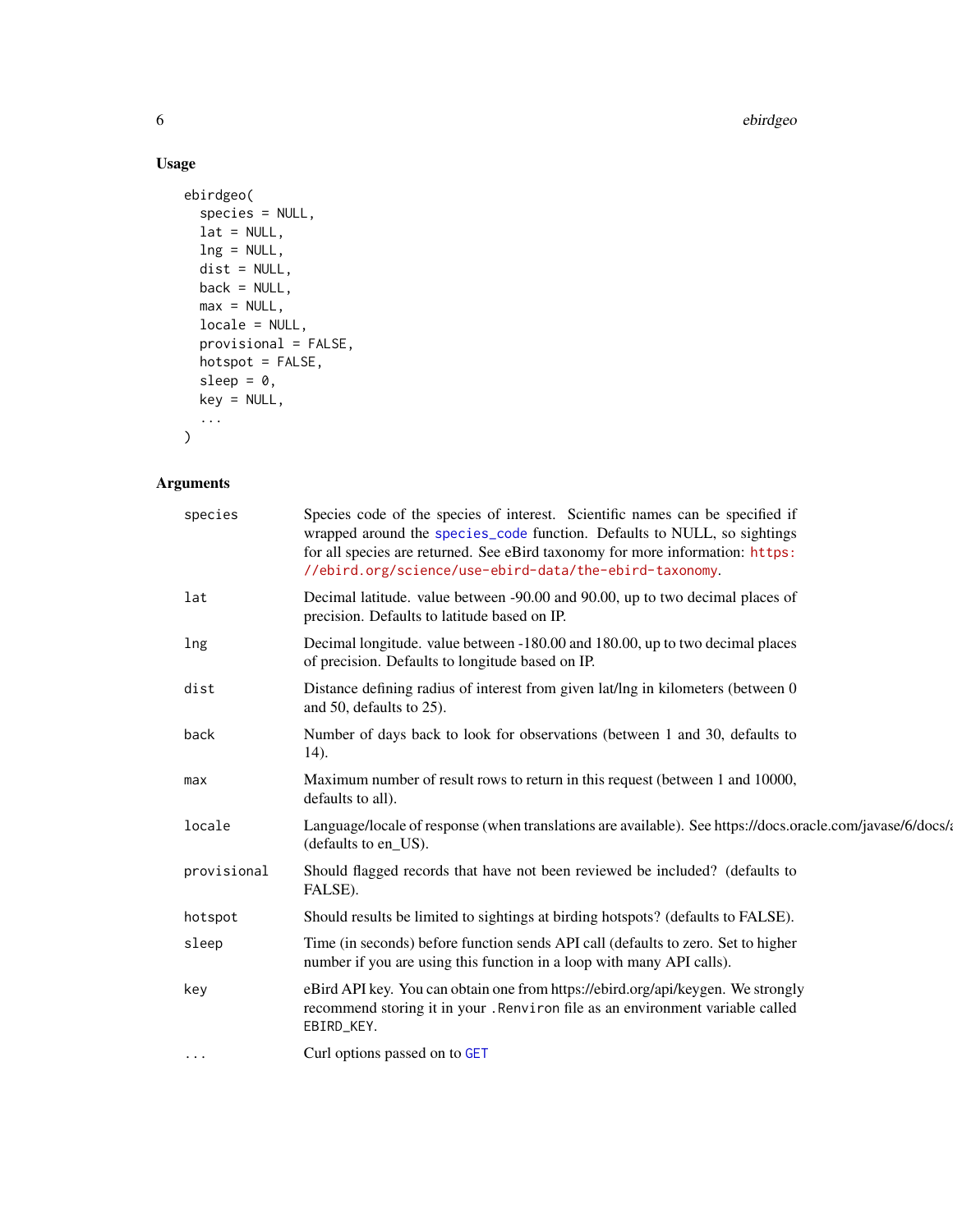#### ebirdgeo 7

#### Value

A data.frame containing the collected information:

"comName": species common name

"howMany": number of individuals observed, NA if only presence was noted

"lat": latitude of the location

"lng": longitude of the location

"locID": unique identifier for the location

"locName": location name

"locationPrivate": TRUE if location is not a birding hotspot

"obsDt": observation date formatted according to ISO 8601 (e.g. 'YYYY-MM-DD', or 'YYYY-MM-DD hh:mm'). Hours and minutes are excluded if the observer did not report an observation time.

"obsReviewed": TRUE if observation has been reviewed, FALSE otherwise

"obsValid": TRUE if observation has been deemed valid by either the automatic filters or a regional viewer, FALSE otherwise

"sciName" species' scientific name

#### Author(s)

Rafael Maia <rm72@zips.uakron.edu>, Sebastian Pardo <sebpardo@gmail.com>

#### References

<http://ebird.org/>

#### Examples

```
## Not run:
ebirdgeo('amegfi', 42, -76) # American Goldfinch
ebirdgeo(species_code('spinus tristis'), 42, -76) # same as above
ebirdgeo(lat=42, lng=-76, max=10, provisional=TRUE, hotspot=TRUE)
ebirdgeo(species_code('Anas platyrhynchos'), 39, -121, max=5)
library('httr')
ebirdgeo(species_code('Anas platyrhynchos'), 39, -121, max=5, config=verbose())
ebirdgeo(species_code('Anas platyrhynchos'), 39, -121, max=5, config=progress())
# ebirdgeo(species_code('Anas platyrhynchos'), 39, -121, max=5, config=timeout(0.1))
```
## End(Not run)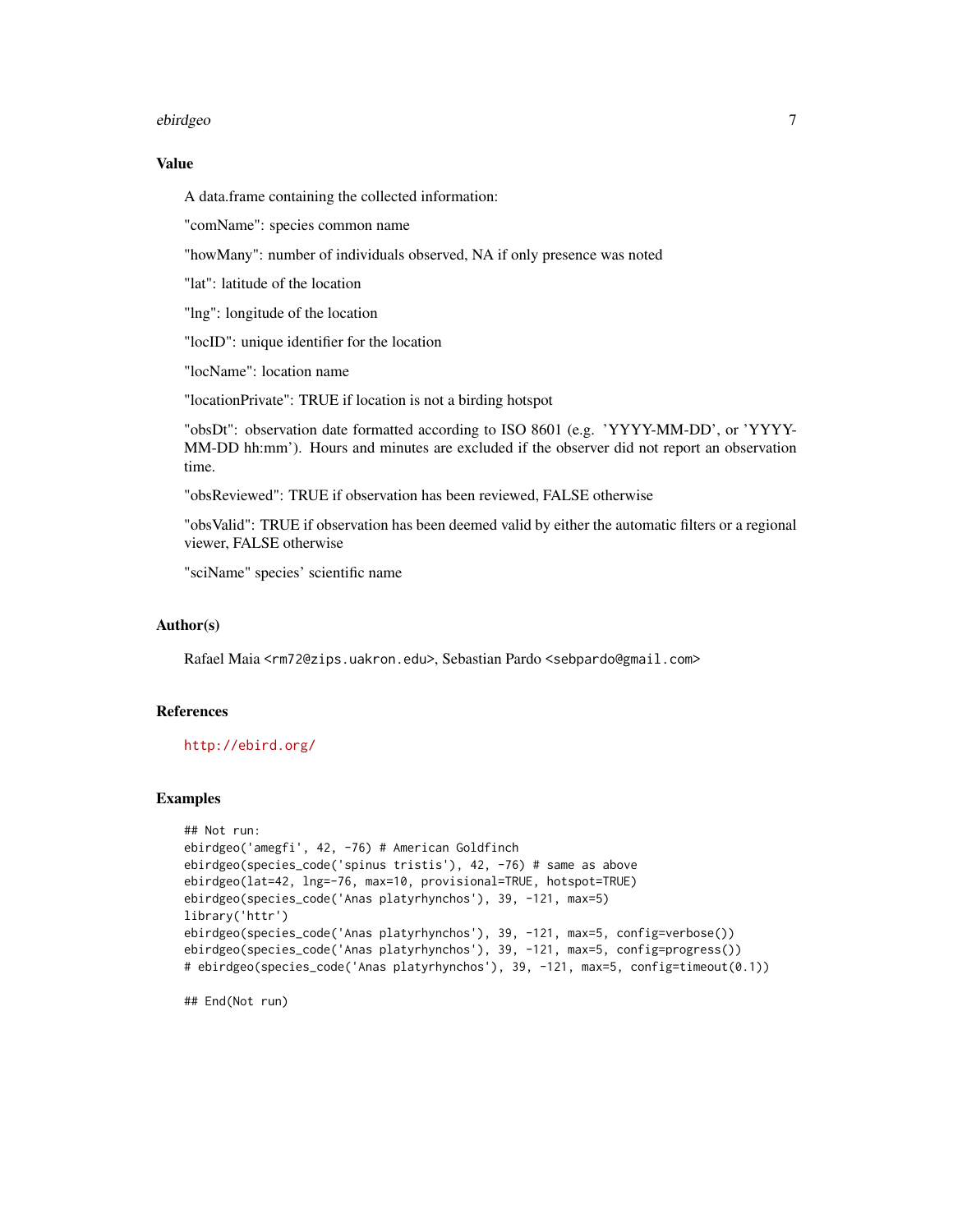<span id="page-7-0"></span>

#### Description

Returns a list of taxa reported in a given region or hotspot on a specific date

#### Usage

```
ebirdhistorical(
  loc,
  date,
  sortKey = "mrec",
  categories = "all",
  max = 10000,fieldSet = \overline{''}simple",
  provisional = FALSE,
  limitToHotspots = FALSE,
  sleep = 0,
  key = NULL,
  ...
\mathcal{L}
```

| loc             | (required) Region code or locID (if a hotspot). Region code can be country<br>code (e.g. "US"), subnational1 code (states/provinces, e.g. "US-NV"), or sub-<br>national2 code (counties, e.g. "US-VA-003"). |  |
|-----------------|-------------------------------------------------------------------------------------------------------------------------------------------------------------------------------------------------------------|--|
| date            | (required) Date of historic observation date formatted according to ISO 8601<br>(e.g. 'YYYY-MM-DD', or 'YYYY-MM-DD hh:mm'). Hours and minutes are<br>excluded.                                              |  |
| sortKey         | [mreclcreate] Whether to order results by latest observation date or by latest<br>creation date. The default is by observation date.                                                                        |  |
| categories      | [domesticlformlhybridlintergradelissflslash species spuh] This is useful for lim-<br>iting results to certain taxonomic categories. The default is all. Multiple cate-<br>gories may be comma-separated.    |  |
| max             | Maximum number of result rows to return in this request. (A number between 1<br>and 10000. The default is 10000)                                                                                            |  |
| fieldSet        | [simple]full] This is set to restrict results to either all or a subset of sighting<br>fields. The default is simple.                                                                                       |  |
| provisional     | Should flagged records that have not been reviewed be included?                                                                                                                                             |  |
| limitToHotspots |                                                                                                                                                                                                             |  |
|                 | Should results be limited to sightings at birding hotspots? The default is FALSE.                                                                                                                           |  |
| sleep           | Time (in seconds) before function sends API call. The defaults is zero. Set this<br>to a higher number if you are using this function in a loop with many API calls.                                        |  |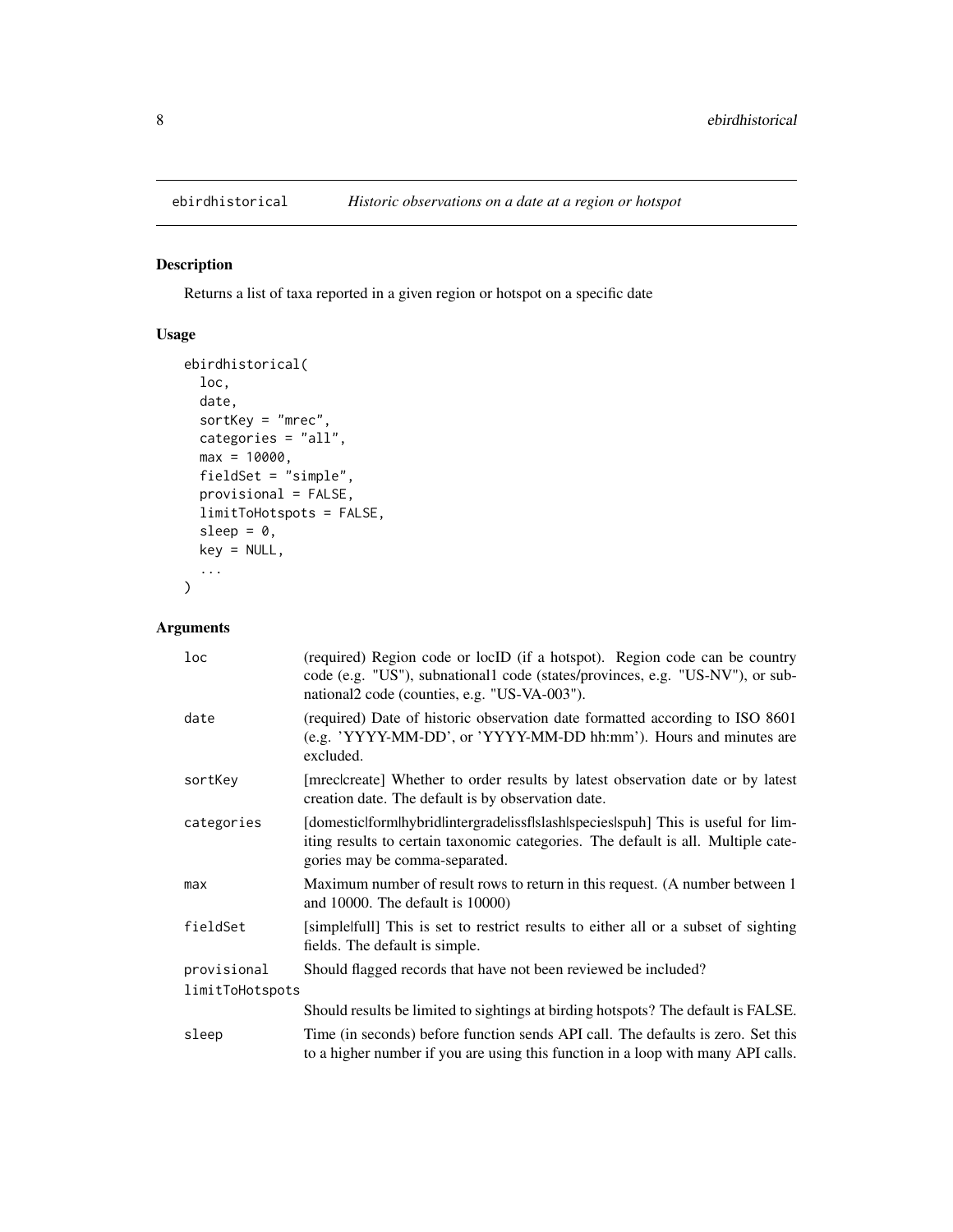<span id="page-8-0"></span>

| kev                     | eBird API key. You can obtain one from https://ebird.org/api/keygen. We strongly |
|-------------------------|----------------------------------------------------------------------------------|
|                         | recommend storing it in your. Renviron file as an environment variable called    |
|                         | EBIRD KEY.                                                                       |
| $\cdot$ $\cdot$ $\cdot$ | Curl options passed on to GET.                                                   |

#### Value

A data.frame containing the collected information:

"speciesCode": species codes

"comName": species common names

"sciName" species' scientific names

"locId": unique identifier for the locations

"locName": location name

"obsDt": observation date formatted according to ISO 8601 (e.g. 'YYYY-MM-DD', or 'YYYY-MM-DD hh:mm'). Hours and minutes are excluded if the observer did not report an observation time

"howMany": "howMany": number of individuals observed, NA if only presence was noted

"obsValid": TRUE if observation has been deemed valid by either the automatic filters or a regional viewer, FALSE otherwise

"obsReviewed": TRUE if observation has been reviewed, FALSE otherwise

"locationPrivate": TRUE if location is not a birding hotspot

"subID": submission ID

"subnational2Code": county code (returned if simple=FALSE)

"subnational2Name": county name (returned if simple=FALSE)

"subnational1Code": state/province ISO code (returned if simple=FALSE)

"subnational1Name": state/province name (returned if simple=FALSE)

"countryCode": country ISO code (returned if simple=FALSE)

"countryName": country name (returned if simple=FALSE)

"userDisplayName": first and last name of the observer (returned if simple=FALSE)

"obsID": observation ID (returned if simple=FALSE)

"checklistID": checklist ID (returned if simple=FALSE)

"presenceNoted": 'true' if user marked presence but did not count the number of birds. 'false' otherwise (returned if simple=FALSE)

"hasComments": 'true' if comments are included (returned if simple=FALSE)

"hasRichMedia": 'true' if rich media (e.g. photos/sounds) are included (returned if simple=FALSE)

"firstName": observer's first name (returned if simple=FALSE)

"lastName": observer's last name (returned if simple=FALSE)

#### Author(s)

Guy Babineau <guy.babineau@gmail.com>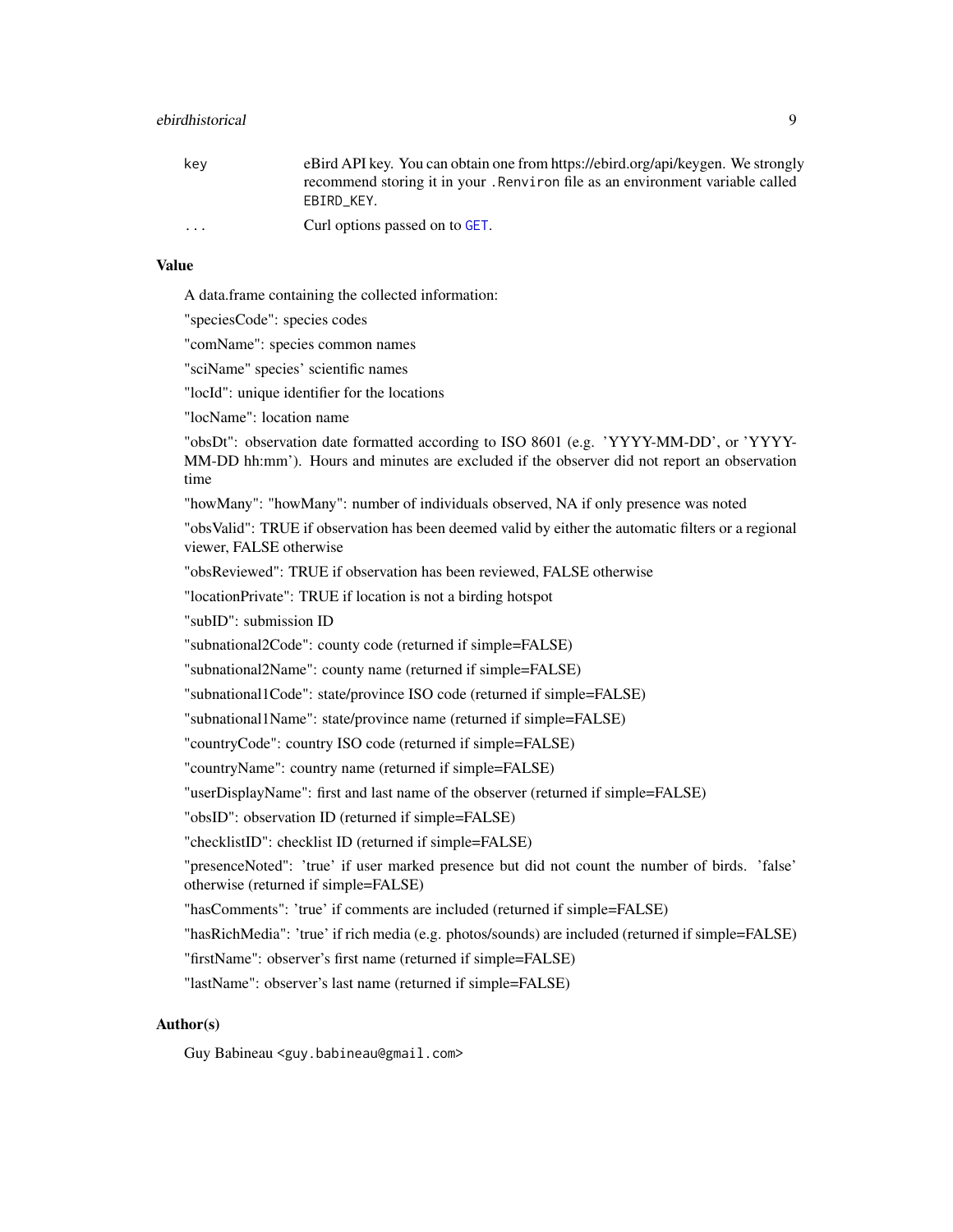#### References

<http://ebird.org/>

#### Examples

```
## Not run:
ebirdhistorical(loc = 'US-VA-003', date='2019-02-14',max=10)
ebirdhistorical(loc = 'L196159', date='2019-02-14', fieldSet='full')
```
## End(Not run)

<span id="page-9-1"></span>ebirdhotspot *Recent observations at hotspots*

#### Description

Returns the most recent sighting information reported in a given vector of hotspots.

#### Usage

```
ebirdhotspot(
  locID,
  species = NULL,
 back = NULL,max = NULL,locale = NULL,
 provisional = FALSE,
 sleep = 0,
 key = NULL,
  ...
)
```

| locID   | (required) Vector containing code(s) for up to 10 regions of interest; here, re-<br>gions are the locIDs of hotspots. Values that are not valid or are not hotspots are<br>ignored.                                                         |
|---------|---------------------------------------------------------------------------------------------------------------------------------------------------------------------------------------------------------------------------------------------|
| species | Scientific name of the species of interest (not case sensitive). Defaults to NULL,<br>in which case sightings for all species are returned. See eBird taxonomy for<br>more information: http://ebird.org/content/ebird/about/ebird-taxonomy |
| back    | Number of days back to look for observations (between 1 and 30, defaults to<br>14).                                                                                                                                                         |
| max     | Maximum number of result rows to return in this request (between 1 and 10000,<br>defaults to all)                                                                                                                                           |
| locale  | Language/locale of response (when translations are available). See http://java.sun.com/javase/6/docs/api/j<br>(defaults to en US)                                                                                                           |

<span id="page-9-0"></span>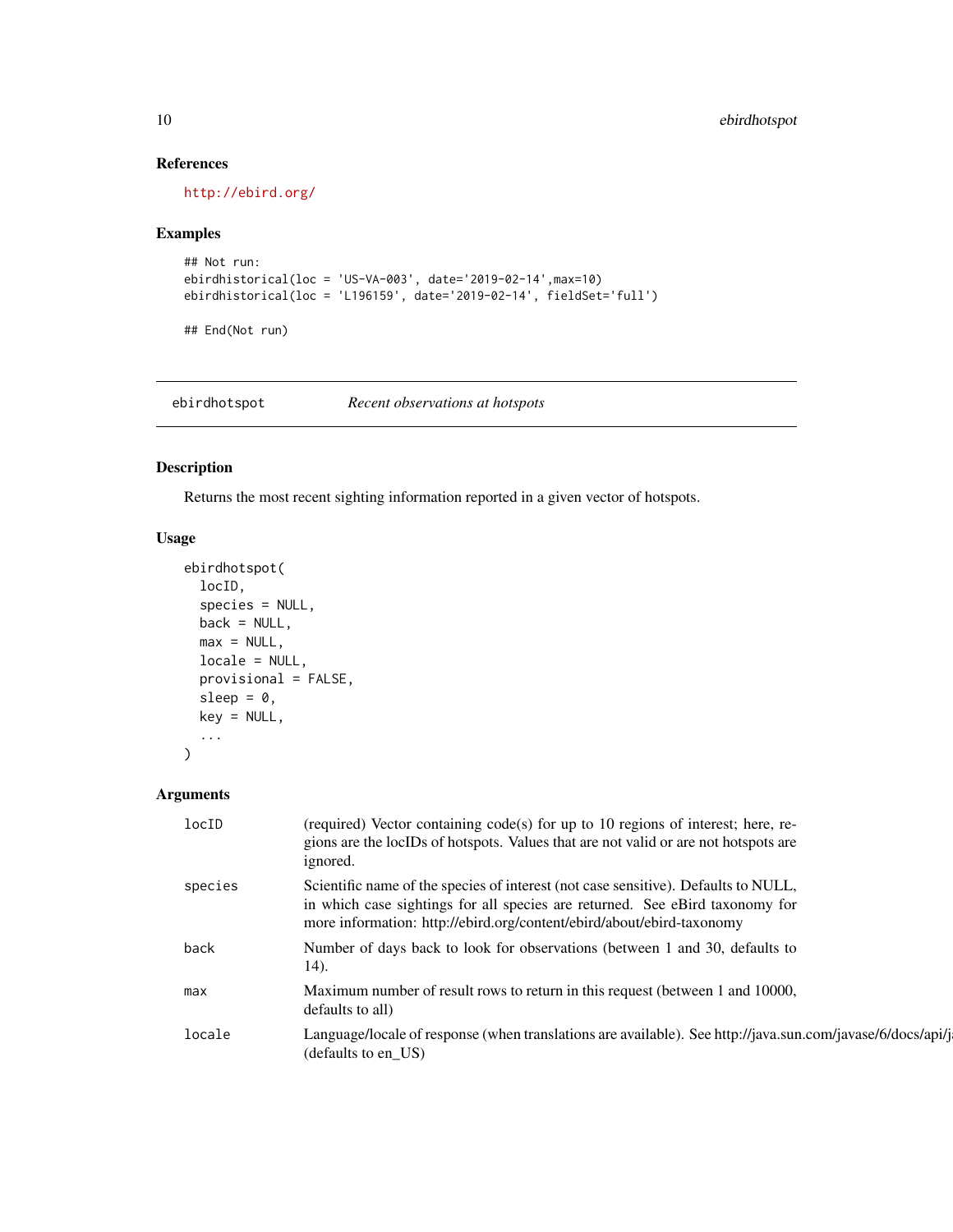#### <span id="page-10-0"></span>ebirdhotspot 11

| provisional | Should flagged records that have not been reviewed be included? (defaults to<br>FALSE)                                                                                          |
|-------------|---------------------------------------------------------------------------------------------------------------------------------------------------------------------------------|
| sleep       | Time (in seconds) before function sends API call (defaults to zero. Set to higher<br>number if you are using this function in a loop with many API calls).                      |
| kev         | eBird API key. You can obtain one from https://ebird.org/api/keygen. We strongly<br>recommend storing it in your. Renviron file as an environment variable called<br>EBIRD_KEY. |
| $\ddotsc$   | Curl options passed on to GET                                                                                                                                                   |

#### Value

A data.frame containing the collected information:

"comName": species common name

"howMany": number of individuals observed, NA if only presence was noted

"lat": latitude of the location

"lng": longitude of the location

"locID": unique identifier for the location

"locName": location name

"locationPrivate": TRUE if location is not a birding hotspot

"obsDt": observation date formatted according to ISO 8601 (e.g. 'YYYY-MM-DD', or 'YYYY-MM-DD hh:mm'). Hours and minutes are excluded if the observer did not report an observation time.

"obsReviewed": TRUE if observation has been reviewed, FALSE otherwise

"obsValid": TRUE if observation has been deemed valid by either the automatic filters or a regional viewer, FALSE otherwise

"sciName" species' scientific name

#### Author(s)

Rafael Maia <rm72@zips.uakron.edu>

#### References

<http://ebird.org/>

#### Examples

```
## Not run:
ebirdhotspot(locID=c('L99381','L99382'), species='larus delawarensis')
ebirdhotspot('L99381', max=10, provisional=TRUE)
```
## End(Not run)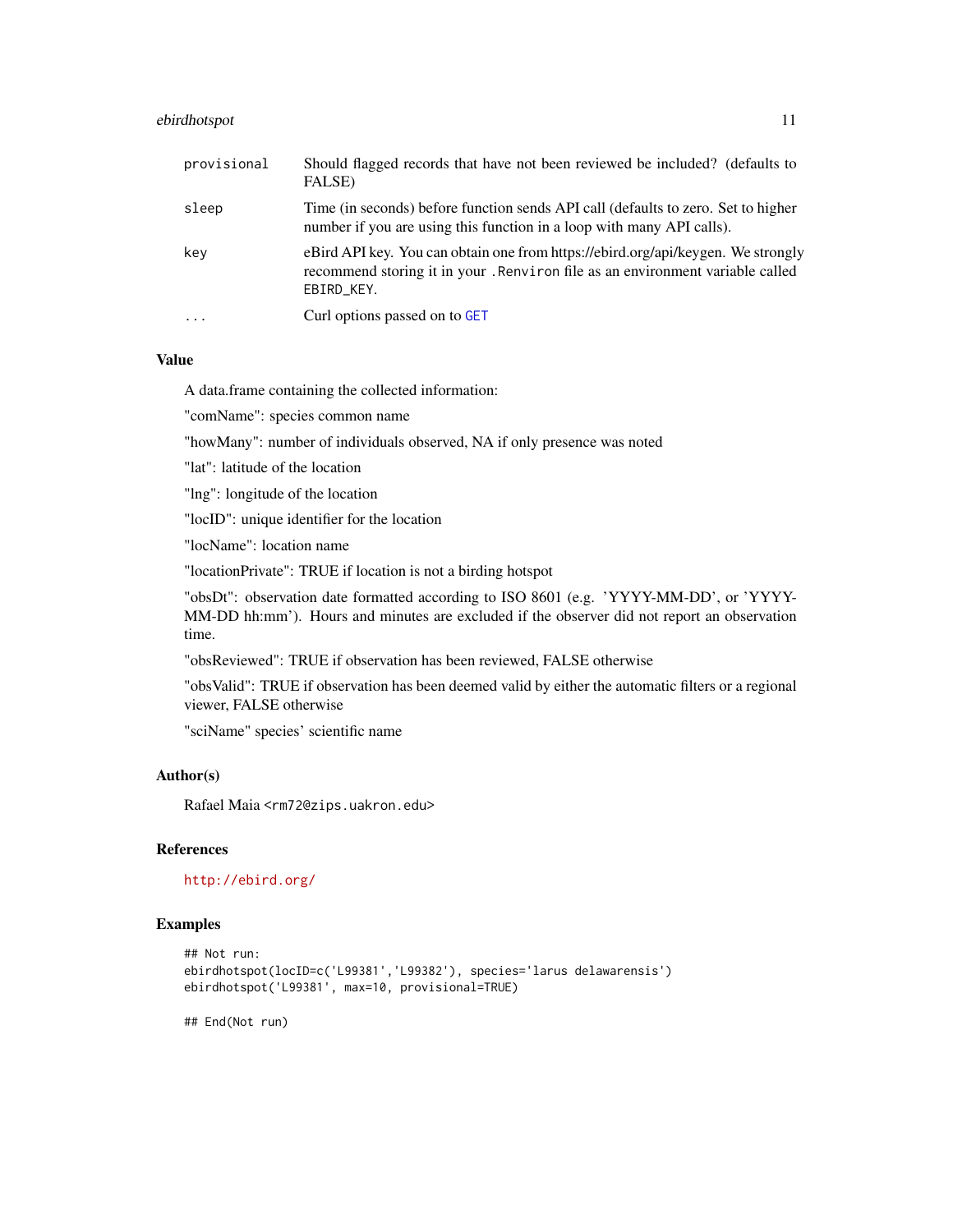<span id="page-11-0"></span>

#### Description

Get the list of hotspots within a region, or within a radius of up to 50 kilometers, from a given set of coordinates.

#### Usage

```
ebirdhotspotlist(
 regionCode = NULL,
 lat = NULL,ln g = NULL,dist = NULL,
 back = NULL,sleep = 0,
 key = NULL,
  ...
)
```

| regionCode | The country, subnational or subnational 2 code. If 'region Code' is provided<br>then latitude and longitude are ignored.                                                                      |
|------------|-----------------------------------------------------------------------------------------------------------------------------------------------------------------------------------------------|
| lat        | Decimal latitude. value between -90.00 and 90.00, up to two decimal places of<br>precision. Defaults to latitude based on IP if neither 'regionCode' nor 'lat' and<br>'lng' are provided.     |
| lng        | Decimal longitude. value between -180.00 and 180.00, up to two decimal places<br>of precision. Defaults to longitude based on IP if neither 'regionCode' nor 'lat'<br>and 'lng' are provided. |
| dist       | The search radius from the given set of coordinates, in kilometers (between 0)<br>and 500, defaults to $25$ ).                                                                                |
| back       | Only fetch hotspots which have been visited up to 'back' days ago (defaults to<br>'NULL').                                                                                                    |
| sleep      | Time (in seconds) before function sends API call (defaults to zero. Set to higher<br>number if you are using this function in a loop with many API calls).                                    |
| key        | eBird API key. You can obtain one from https://ebird.org/api/keygen. We strongly<br>recommend storing it in your . Renviron file as an environment variable called<br>EBIRD_KEY.              |
| $\ddotsc$  | Curl options passed on to GET                                                                                                                                                                 |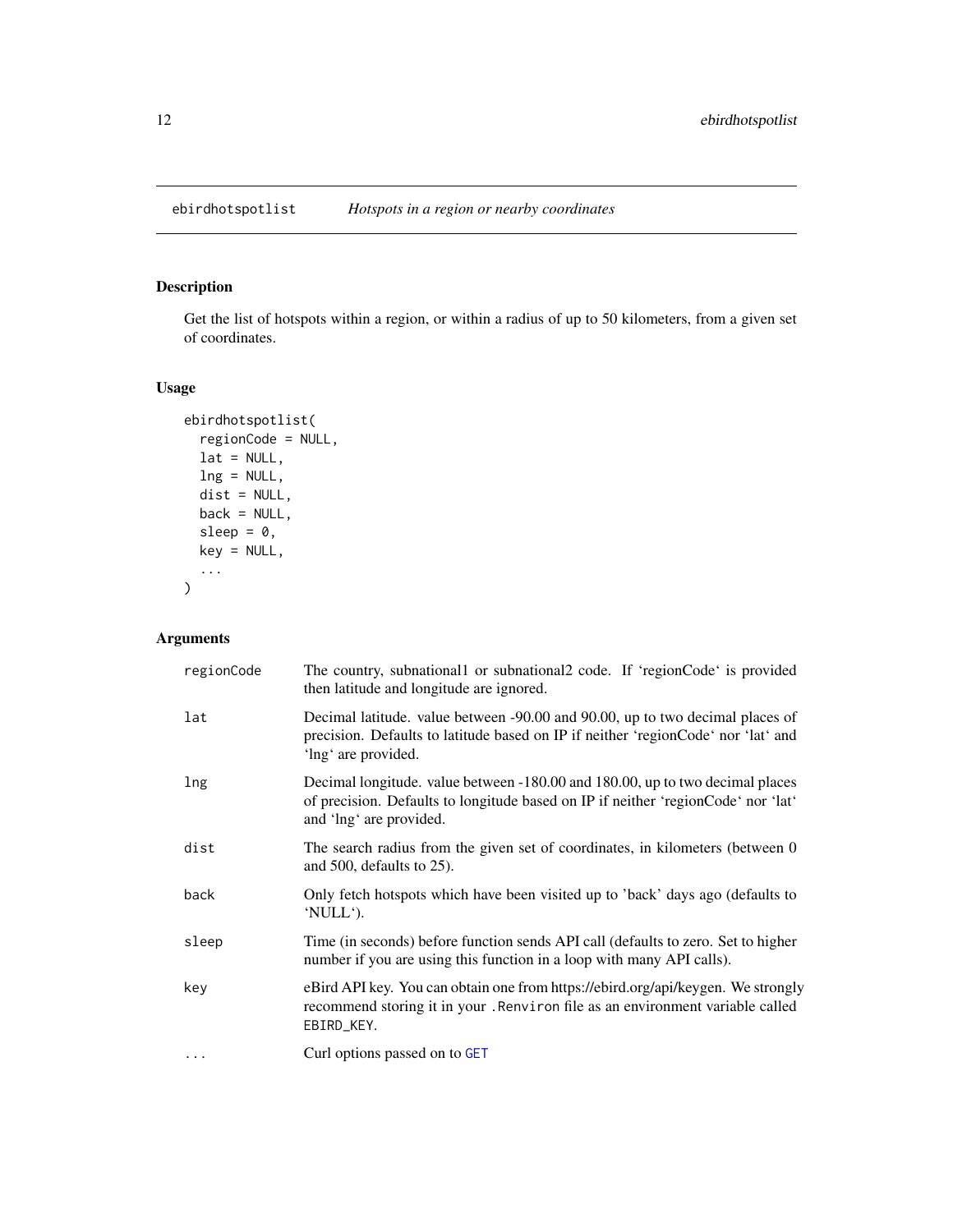#### <span id="page-12-0"></span>ebirdloc 13

#### Value

A data.frame with ten columns containing:

"locId": unique identifier for the hotspot

"locName": hotspot name

"countryCode": country code

"subnational1Code": subnational1 code (state/province level)

"subnational2Code": subnational2 code (county/municipality level)

"lat": latitude of the hotspot

"lng": longitude of the hotspot

"latestObsDt": Date of latest observation

"numSpeciesAllTime": Total number of species recorded in the hotspot

#### Author(s)

Sebastian Pardo <sebpardo@gmail.com>, David Bradnum <dbradnum@gmail.com>

#### References

<http://ebird.org/>

#### Examples

```
## Not run:
ebirdhotspotlist("CA-NS-HL")
ebirdhotspotlist("VA")
ebirdhotspotlist(lat = 30, lng = -90, dist = 10)
library(httr)
ebirdhotspotlist("CA-NS-HL", config = verbose())
## End(Not run)
```
<span id="page-12-1"></span>ebirdloc *Recent observations at a locality*

#### Description

Returns the most recent sighting information reported in a given vector of locations (including nonhotspots).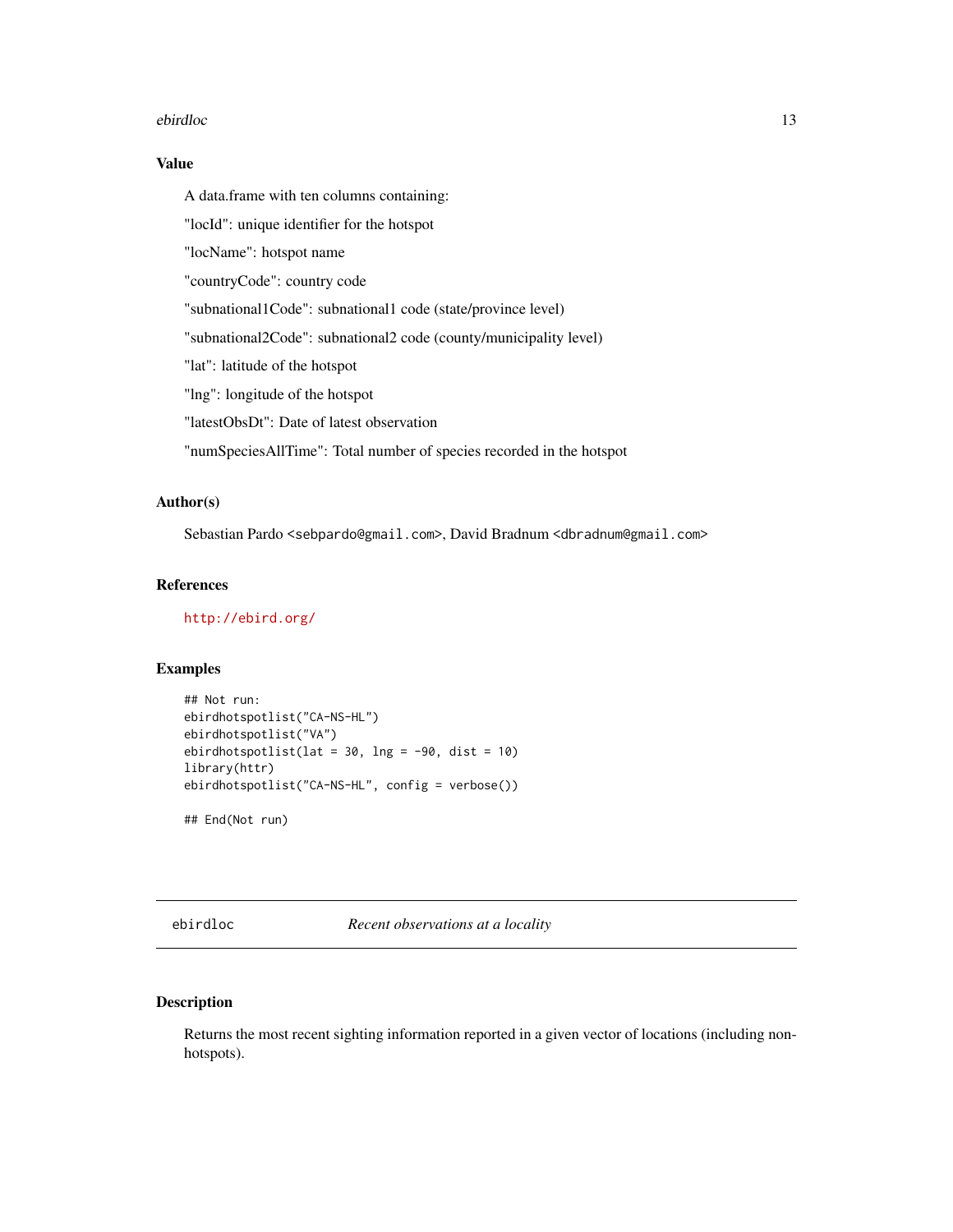14 ebirdloc

#### Usage

```
ebirdloc(
  locID,
  species = NULL,
 back = NULL,max = NULL,locale = NULL,
 provisional = FALSE,
  simple = TRUE,
  sleep = 0,
 key = NULL,...
\mathcal{L}
```
#### Arguments

| locID<br>(required) Vector containing code(s) for up to 10 regions of interest; here, values<br>that are not hotspots are returned. Values that are not valid are ignored.                                                                             |
|--------------------------------------------------------------------------------------------------------------------------------------------------------------------------------------------------------------------------------------------------------|
| Scientific name of the species of interest (not case sensitive). Defaults to NULL,<br>species<br>in which case sightings for all species are returned. See eBird taxonomy for<br>more information: http://ebird.org/content/ebird/about/ebird-taxonomy |
| Number of days back to look for observations (between 1 and 30, defaults to<br>back<br>14).                                                                                                                                                            |
| Maximum number of result rows to return in this request (between 1 and 10000,<br>max<br>defaults to all)                                                                                                                                               |
| Language/locale of response (when translations are available). See http://java.sun.com/javase/6/docs/api/j<br>locale<br>(defaults to en_US)                                                                                                            |
| Should flagged records that have not been reviewed be included? (defaults to<br>provisional<br>FALSE)                                                                                                                                                  |
| Logical. Whether to return a simple (TRUE, default) or detailed (FALSE) set of<br>simple<br>results fields.                                                                                                                                            |
| Time (in seconds) before function sends API call (defaults to zero. Set to higher<br>sleep<br>number if you are using this function in a loop with many API calls).                                                                                    |
| ebird API key. You can obtain one from https://ebird.org/api/keygen. We strongly<br>key<br>recommend storing it in your . Renviron file as an environment variable called<br>EBIRD_KEY.                                                                |
| Curl options passed on to GET<br>$\cdots$                                                                                                                                                                                                              |

#### Value

A data.frame containing the collected information:

"comName": species common name

"howMany": number of individuals observed, NA if only presence was noted

"lat": latitude of the location

<span id="page-13-0"></span>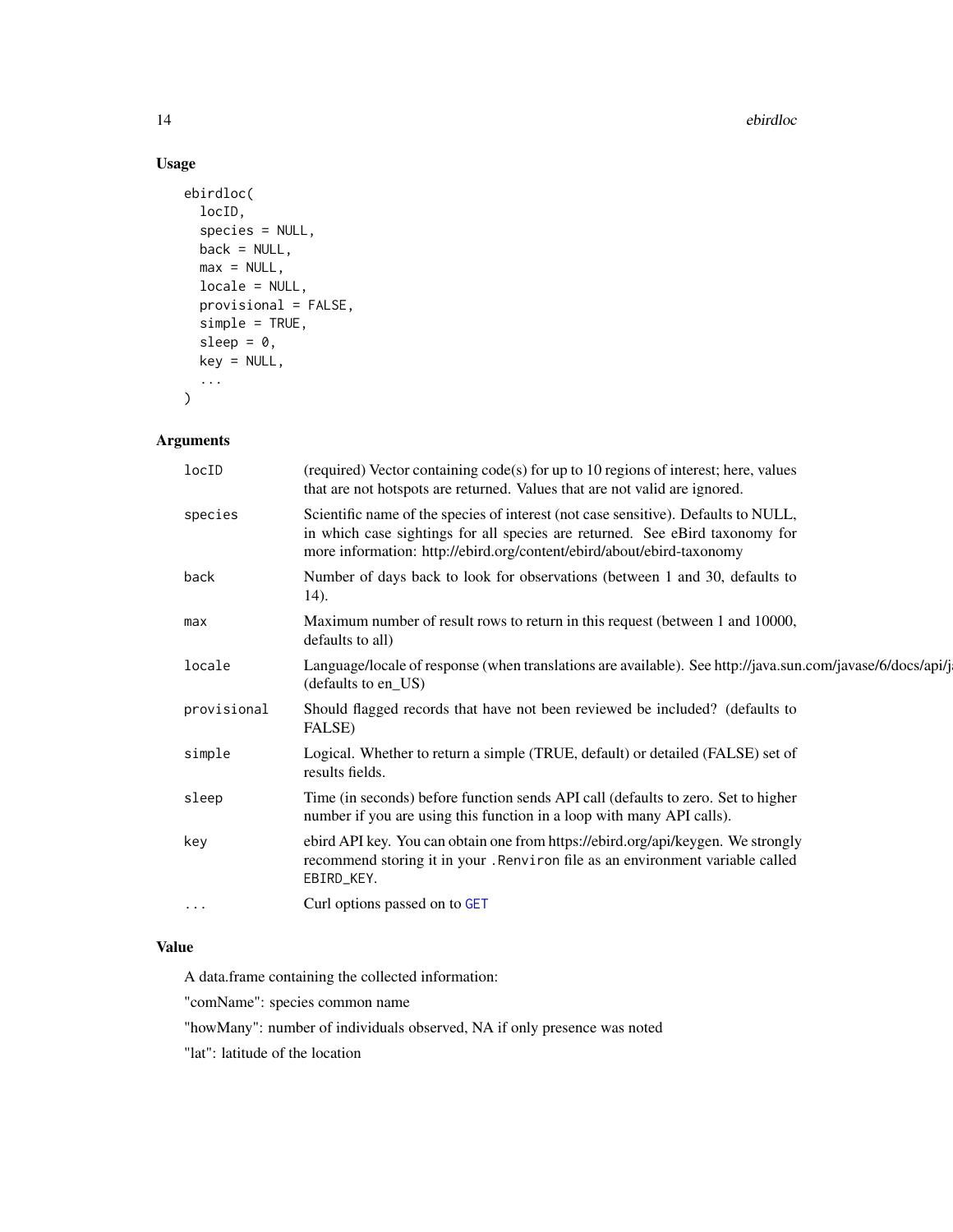#### ebirdloc 15

"lng": longitude of the location

"locID": unique identifier for the location

"locName": location name

"locationPrivate": TRUE if location is not a birding hotspot

"obsDt": observation date formatted according to ISO 8601 (e.g. 'YYYY-MM-DD', or 'YYYY-MM-DD hh:mm'). Hours and minutes are excluded if the observer did not report an observation time.

"obsReviewed": TRUE if observation has been reviewed, FALSE otherwise

"obsValid": TRUE if observation has been deemed valid by either the automatic filters or a regional viewer, FALSE otherwise

"sciName" species' scientific name

"subnational2Code": county code (returned if simple=FALSE)

"subnational2Name": county name (returned if simple=FALSE)

"subnational1Code": state/province ISO code (returned if simple=FALSE)

"subnational1Name": state/province name (returned if simple=FALSE)

"countryCode": country ISO code (returned if simple=FALSE)

"countryName": country name (returned if simple=FALSE)

"userDisplayName": first and last name of the observer (returned if simple=FALSE)

"firstName": observer's first name (returned if simple=FALSE)

"lastName": observer's last name (returned if simple=FALSE)

"subID": submission ID (returned if simple=FALSE)

"obsID": observation ID (returned if simple=FALSE)

"checklistID": checklist ID (returned if simple=FALSE)

"presenceNoted": 'true' if user marked presence but did not count the number of birds. 'false' otherwise (returned if simple=FALSE)

#### Author(s)

Rafael Maia <rm72@zips.uakron.edu>

#### References

<http://ebird.org/>

#### Examples

```
## Not run:
ebirdloc(locID = c('L99381','L99382'))
ebirdloc('L99381', 'Branta canadensis', provisional=TRUE)
```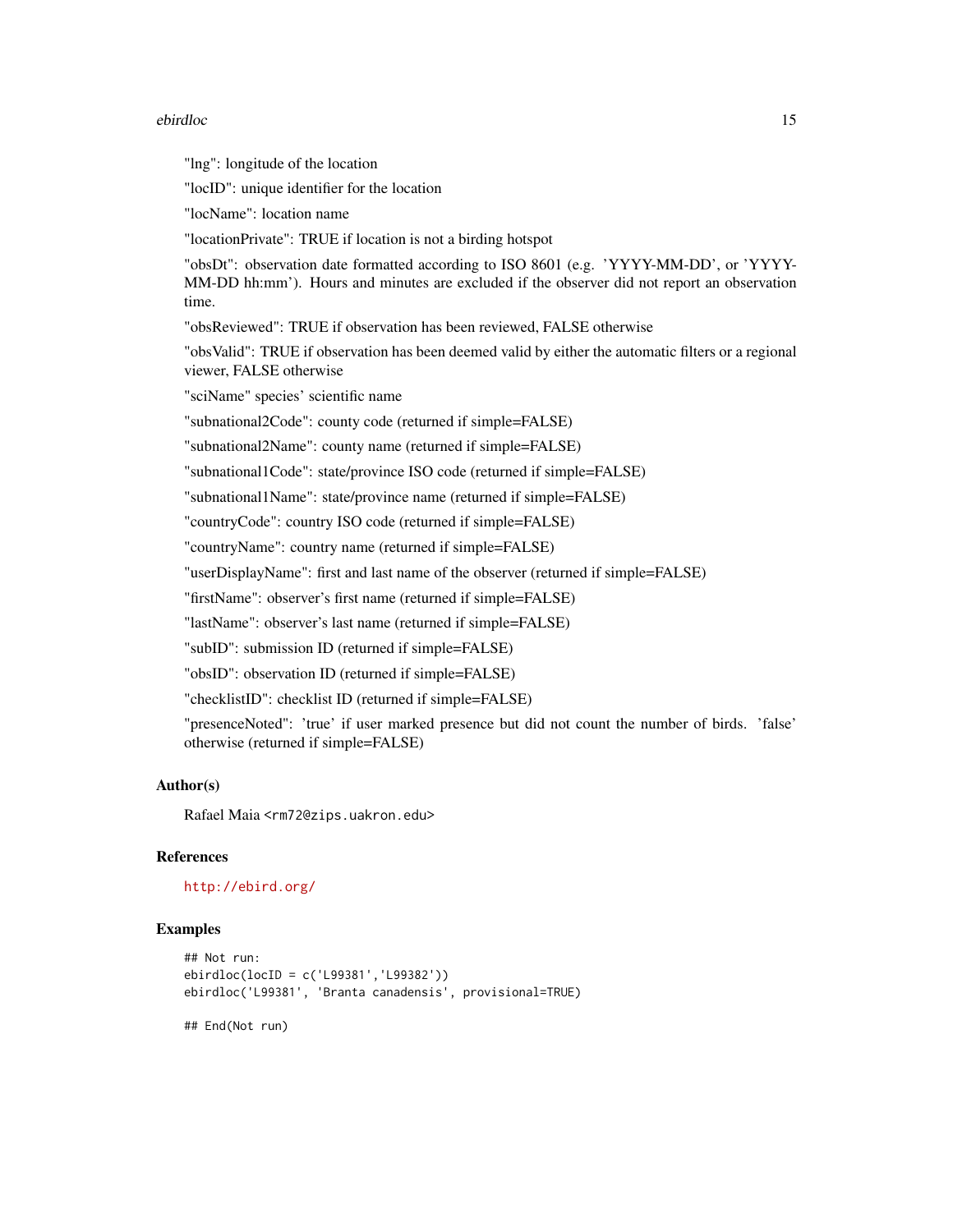<span id="page-15-0"></span>

#### Description

Returns the most recent notable observations by either latitude/longitude, hotspot or location ID, or particular region.

#### Usage

```
ebirdnotable(
 lat = NULL,lng = NULL,
 dist = NULL,locID = NULL,
 region = NULL,
 back = NULL,max = NULL,provisional = FALSE,
 hotspot = FALSE,simple = TRUE,
 sleep = 0,
 key = NULL,
  ...
)
```

| lat         | Decimal latitude. value between -90.00 and 90.00, up to two decimal places of<br>precision.                                                                              |
|-------------|--------------------------------------------------------------------------------------------------------------------------------------------------------------------------|
| lng         | Decimal longitude. value between -180.00 and 180.00, up to two decimal places<br>of precision.                                                                           |
| dist        | Distance defining radius of interest from given lat/lng in kilometers (between 0)<br>and 50, defaults to $25$ )                                                          |
| locID       | Vector containing $code(s)$ for up to 10 locations of interest.                                                                                                          |
| region      | Region code corresponding to selected region type. For supported region and<br>coding, see https://confluence.cornell.edu/display/CLOISAPI/eBird-1.1-RegionCodeReference |
| back        | Number of days back to look for observations (between 1 and 30, defaults to<br>14).                                                                                      |
| max         | Maximum number of result rows to return in this request (between 1 and 10000,<br>defaults to all).                                                                       |
| provisional | Should flagged records that have not been reviewed be included? (defaults to<br>FALSE)                                                                                   |
| hotspot     | Should results be limited to sightings at birding hotspots? (defaults to FALSE).                                                                                         |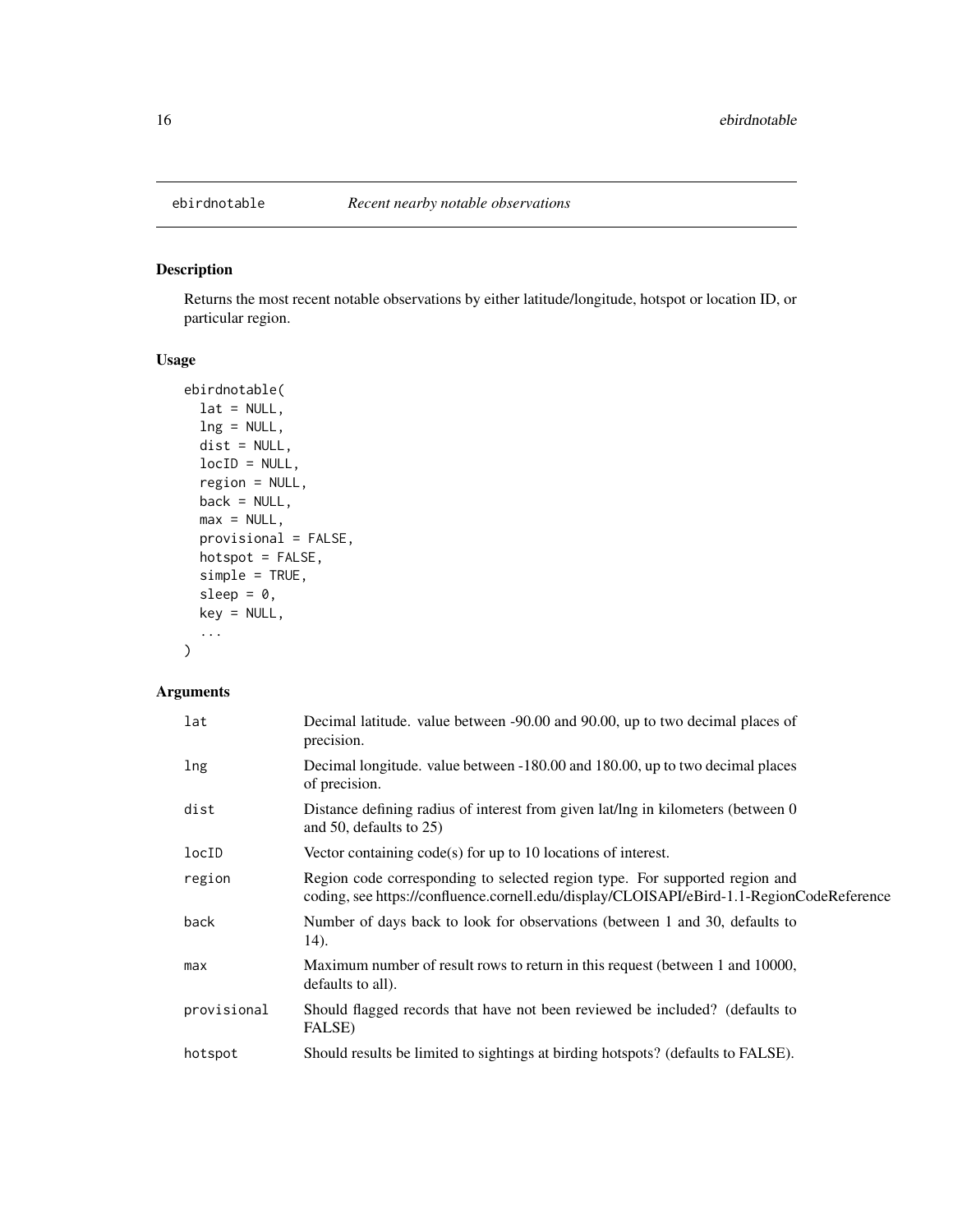#### <span id="page-16-0"></span>ebirdnotable 17

| simple    | Logical. Whether to return a simple (TRUE, default) or detailed (FALSE) set of<br>results fields.                                                                               |
|-----------|---------------------------------------------------------------------------------------------------------------------------------------------------------------------------------|
| sleep     | Time (in seconds) before function sends API call (defaults to zero. Set to higher<br>number if you are using this function in a loop with many API calls).                      |
| key       | eBird API key. You can obtain one from https://ebird.org/api/keygen. We strongly<br>recommend storing it in your. Renviron file as an environment variable called<br>EBIRD_KEY. |
| $\ddotsc$ | Curl options passed on to GET                                                                                                                                                   |

#### Value

A data.frame containing the collected information:

"speciesCode": species code

"comName": species common name

"sciName" species' scientific name

"locId": unique identifier for the location

"locName": location name

"obsDt": observation date formatted according to ISO 8601 (e.g. 'YYYY-MM-DD', or 'YYYY-MM-DD hh:mm'). Hours and minutes are excluded if the observer did not report an observation time.

"howMany": number of individuals observed, NA if only presence was noted

"lat": latitude of the location

"lng": longitude of the location

"obsValid": TRUE if observation has been deemed valid by either the

"obsReviewed": TRUE if observation has been reviewed, FALSE otherwise

"locationPrivate": TRUE if location is not a birding hotspot automatic filters or a regional viewer, FALSE otherwise

"subId": submission ID

"subnational2Code": county code (returned if simple=FALSE)

"subnational2Name": county name (returned if simple=FALSE)

"subnational1Code": state/province ISO code (returned if simple=FALSE)

"subnational1Name": state/province name (returned if simple=FALSE)

"countryCode": country ISO code (returned if simple=FALSE)

"countryName": country name (returned if simple=FALSE)

"userDisplayName": observer's eBird username (returned if simple=FALSE)

"obsID": observation ID (returned if simple=FALSE)

"checklistID": checklist ID (returned if simple=FALSE)

"presenceNoted": 'true' if user marked presence but did not count the number of birds. 'false' otherwise (returned if simple=FALSE)

"firstName": observer's first name (returned if simple=FALSE)

"lastName": observer's last name (returned if simple=FALSE)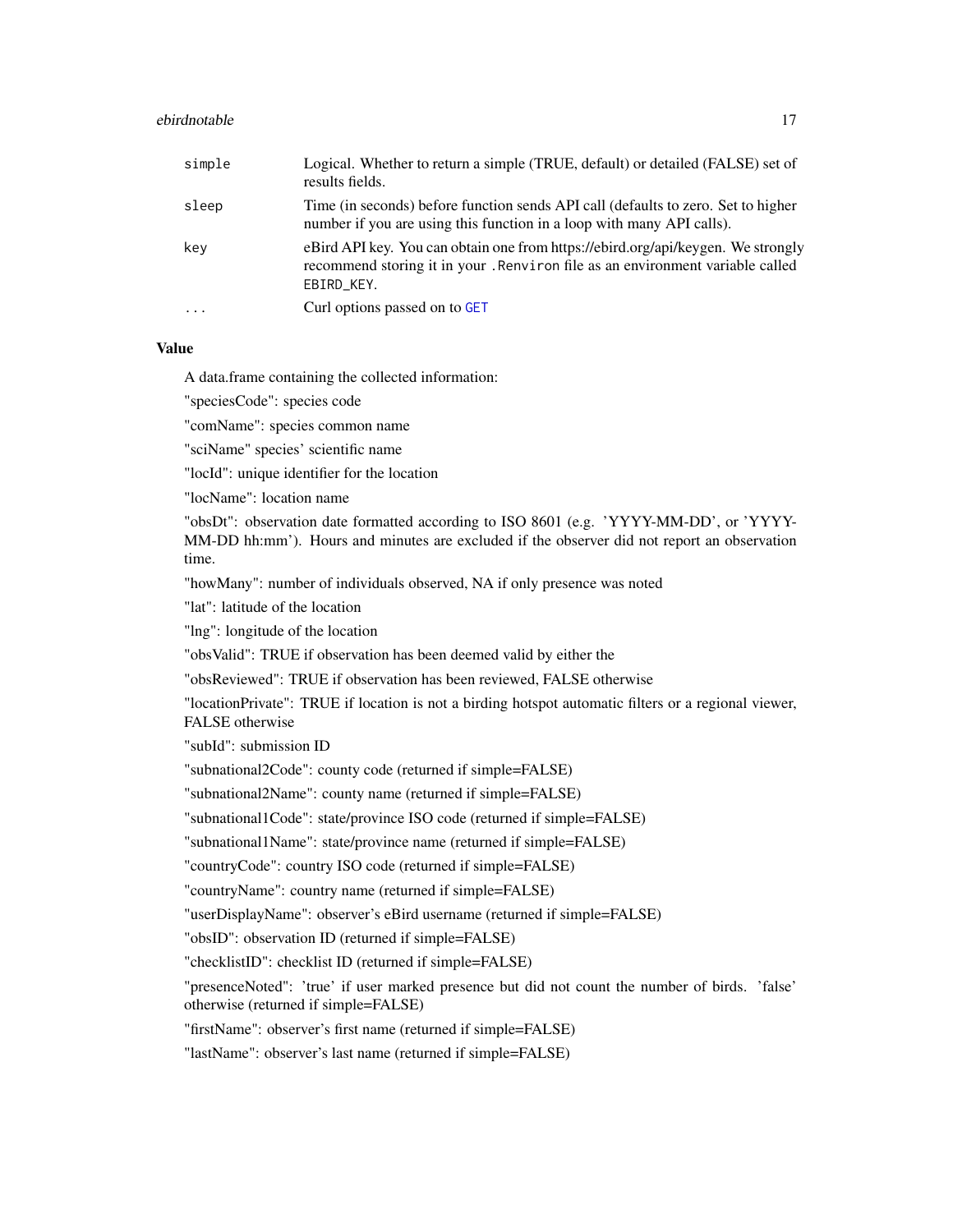#### <span id="page-17-0"></span>Note

ebirdnotable requires that either latitude/longitude, location ID, or region be passed to the function. Multiple entries will result in the most specific being used. If none is supplied, defaults to lat/lng based on your IP.

#### Author(s)

Rafael Maia <rm72@zips.uakron.edu>, Sebastian Pardo <sebpardo@gmail.com>

#### References

<http://ebird.org/>

#### Examples

```
## Not run:
ebirdnotable(lat=42, lng=-70)
ebirdnotable(region='US', max=10)
ebirdnotable(region='US-OH')
ebirdnotable(region='CA-NS-HL')
ebirdnotable(locID = c('L275836','L124345'))
```
## End(Not run)

ebirdregion *Recent observations at a region or hotspot*

#### Description

Returns the most recent sighting information reported in a given region or hotspot.

#### Usage

```
ebirdregion(
  loc,
  species = NULL,
  back = NULL,max = NULL,locale = NULL,
 provisional = FALSE,
  hotspot = FALSE,
  simple = TRUE,
  sleep = 0,
  key = NULL,
  ...
)
```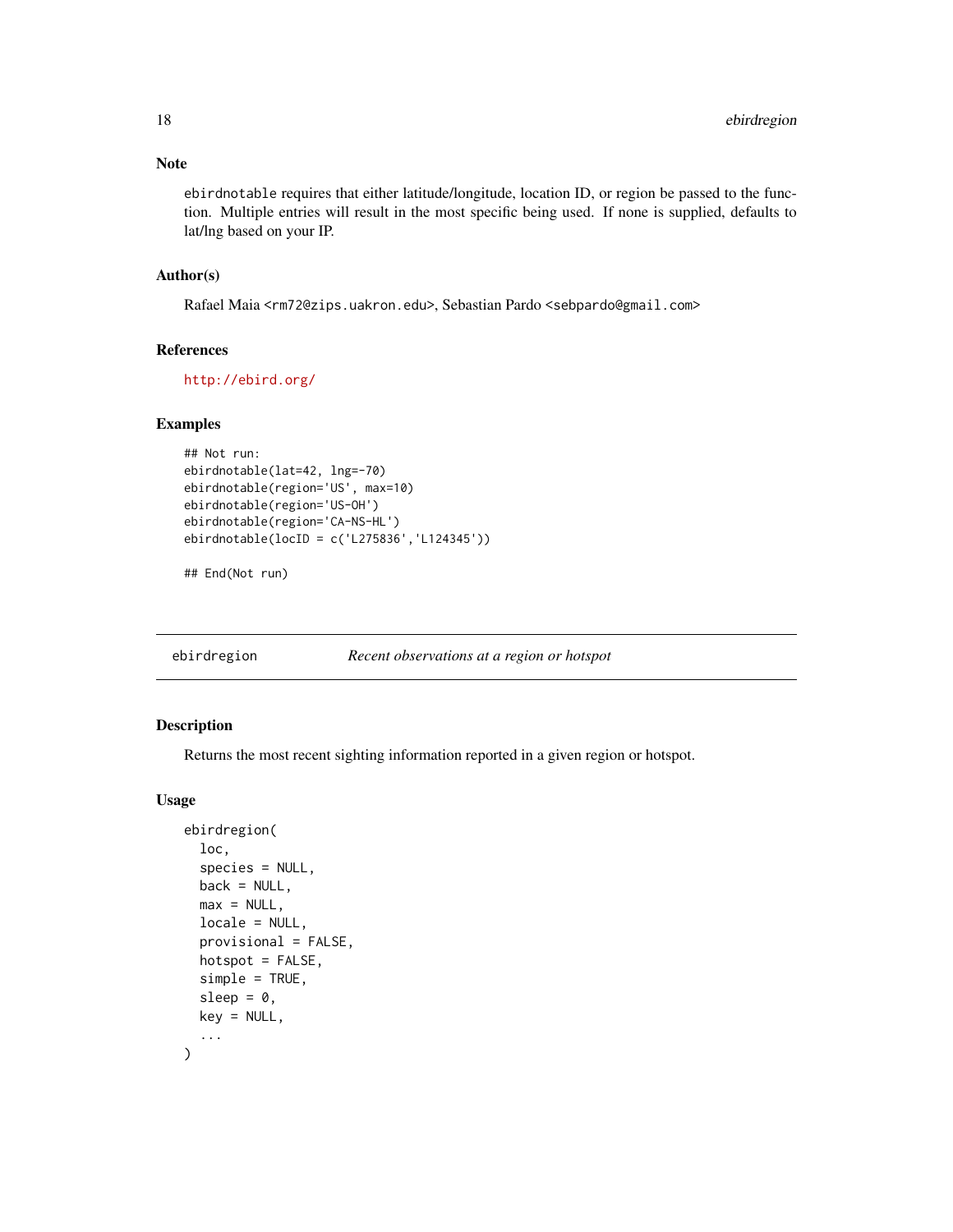#### <span id="page-18-0"></span>ebirdregion 19

#### Arguments

| $1$ oc      | (required) Region code or locID (for hotspots). Region code can be country code<br>(e.g. "US"), subnational1 (states/provinces, e.g. "US-NV"), or subnational2<br>code (counties, e.g. "CA-BC-GV").                                                                                                                                                                                                                                 |
|-------------|-------------------------------------------------------------------------------------------------------------------------------------------------------------------------------------------------------------------------------------------------------------------------------------------------------------------------------------------------------------------------------------------------------------------------------------|
| species     | eBird species code. See ebirdtaxonomy for a full list of scientific names, com-<br>mon names, and species codes. Alternatively, you can wrap the scientific name<br>in the species_code function which will return the eBird species code. Defaults<br>to NULL, in which case sightings for all species are returned. See eBird tax-<br>onomy for more information: https://ebird.org/science/use-ebird-data/the-ebird-<br>taxonomy |
| back        | Number of days back to look for observations (between 1 and 30, defaults to<br>14).                                                                                                                                                                                                                                                                                                                                                 |
| max         | Maximum number of result rows to return in this request (between 1 and 10000,<br>defaults to all)                                                                                                                                                                                                                                                                                                                                   |
| locale      | Language/locale of response (when translations are available). See https://<br>docs.oracle.com/javase/6/docs/api/java/util/Locale.html and https:<br>//support.ebird.org/en/support/solutions/articles/48000804865-bird-names-in-ebird<br>(defaults to en_US).                                                                                                                                                                      |
| provisional | Should flagged records that have not been reviewed be included? (defaults to<br>FALSE)                                                                                                                                                                                                                                                                                                                                              |
| hotspot     | Should results be limited to sightings at birding hotspots? (defaults to FALSE).                                                                                                                                                                                                                                                                                                                                                    |
| simple      | Logical. Whether to return a simple (TRUE, default) or detailed (FALSE) set of<br>results fields. Detailed results are only available if loc is a locID.                                                                                                                                                                                                                                                                            |
| sleep       | Time (in seconds) before function sends API call (defaults to zero. Set to higher<br>number if you are using this function in a loop with many API calls).                                                                                                                                                                                                                                                                          |
| key         | eBird API key. You can obtain one from https://ebird.org/api/keygen. We strongly<br>recommend storing it in your. Renviron file as an environment variable called<br>EBIRD_KEY to avoid having to constantly supply the key, and to avoid acciden-<br>tally sharing it publicly.                                                                                                                                                    |
| $\cdots$    | Curl options passed on to GET                                                                                                                                                                                                                                                                                                                                                                                                       |

#### Value

A data.frame containing the collected information:

"speciesCode": species code

"comName": species common name

"sciName" species' scientific name

"locID": unique identifier for the location

"locName": location name

"obsDt": observation date formatted according to ISO 8601 (e.g. 'YYYY-MM-DD', or 'YYYY-MM-DD hh:mm'). Hours and minutes are excluded if the observer did not report an observation time.

"howMany": number of individuals observed, NA if only presence was noted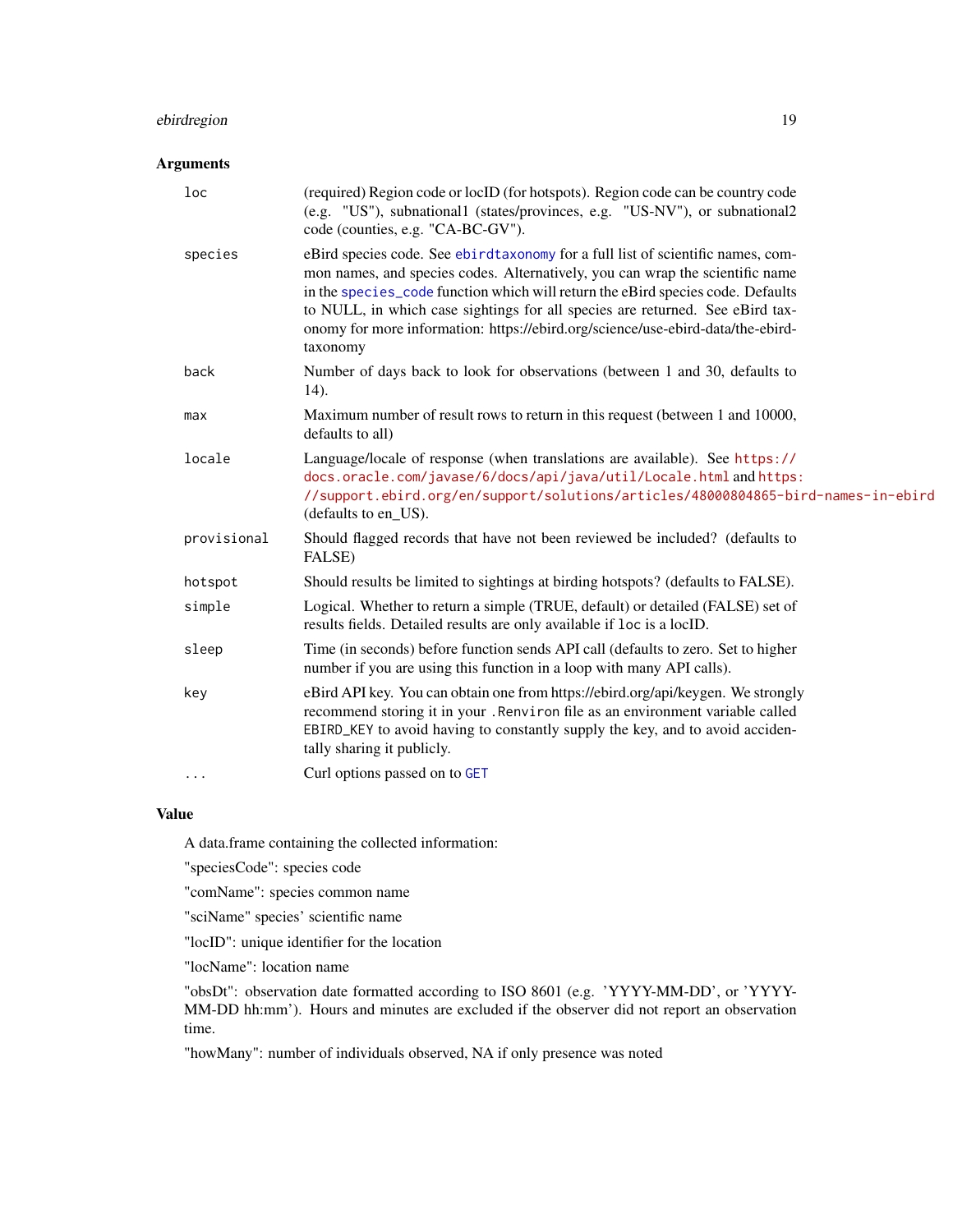<span id="page-19-0"></span>"lat": latitude of the location

"lng": longitude of the location

"obsValid": TRUE if observation has been deemed valid by either the automatic filters or a regional viewer, FALSE otherwise

"obsReviewed": TRUE if observation has been reviewed, FALSE otherwise

"locationPrivate": TRUE if location is not a birding hotspot

"subId": submission ID

#### Author(s)

Rafael Maia <rm72@zips.uakron.edu>

#### References

<http://ebird.org/>

#### Examples

```
## Not run:
ebirdregion(loc = 'US', species = 'btbwar')
ebirdregion(loc = 'US', species = species_code('Setophaga caerulescens')) # same as above
ebirdregion(loc = 'L196159', species = 'bkcchi', back = 30)
ebirdregion('US-OH', max = 10, provisional = TRUE, hotspot = TRUE)
```
## End(Not run)

<span id="page-19-1"></span>ebirdregioncheck *Check if a region type is valid*

#### Description

Check if a region type is valid

#### Usage

```
ebirdregioncheck(loc, key = NULL, ...)
```

| loc                     | The location code to be checked.                                                                                                                                                |
|-------------------------|---------------------------------------------------------------------------------------------------------------------------------------------------------------------------------|
| kev                     | ebird API key. You can obtain one from https://ebird.org/api/keygen. We strongly<br>recommend storing it in your. Renviron file as an environment variable called<br>EBIRD KEY. |
| $\cdot$ $\cdot$ $\cdot$ | Curl options passed on to GET                                                                                                                                                   |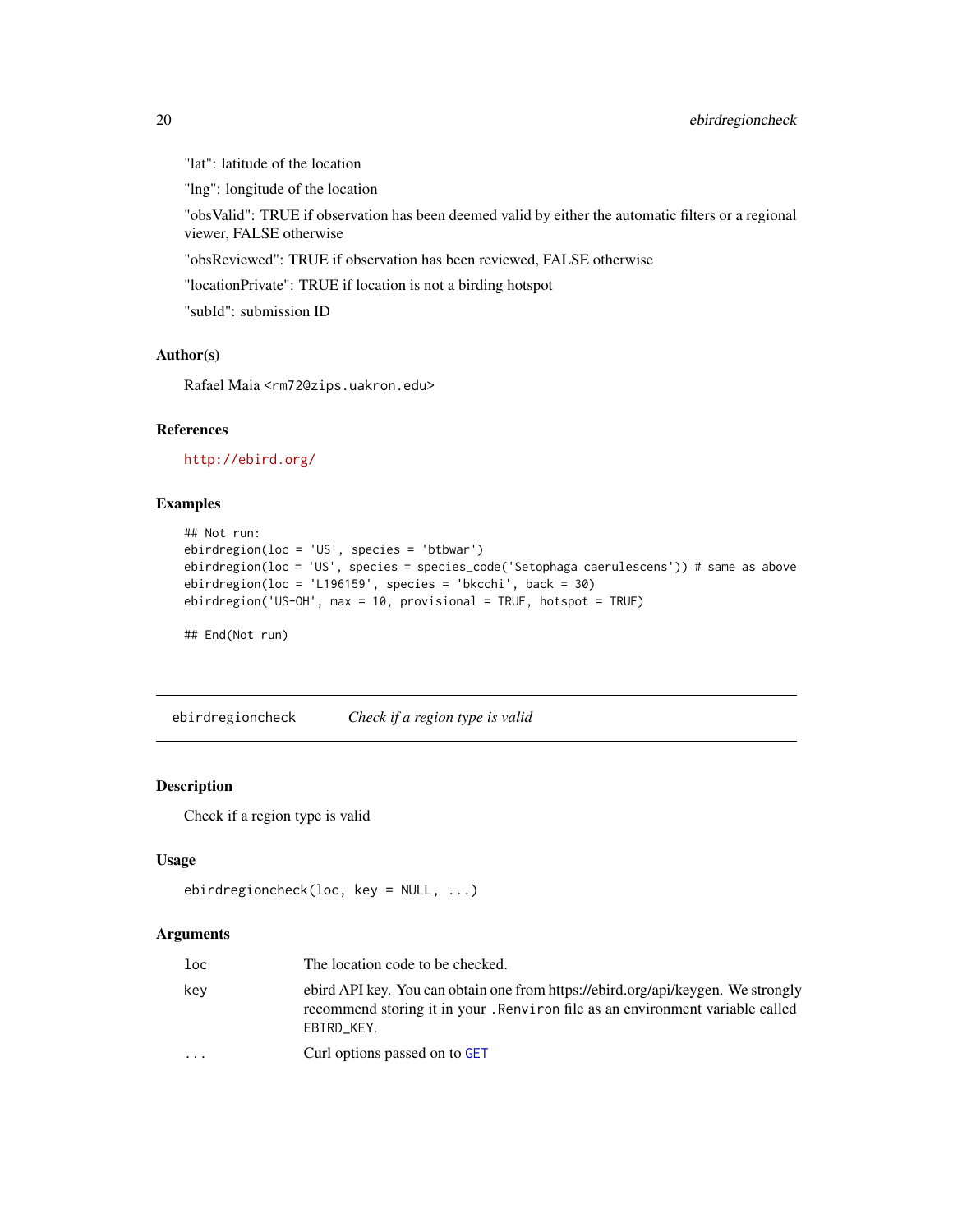#### <span id="page-20-0"></span>ebirdregioninfo 21

#### Value

Logical.

#### Author(s)

Sebastian Pardo <sebpardo@gmail.com>, Andy Teucher <andy.teucher@gmail.com>

#### References

<http://ebird.org/>

#### Examples

```
## Not run:
ebirdregioncheck("US")
ebirdregioncheck("CA-BC")
ebirdregioncheck("CA-BC-GV")
```
## End(Not run)

ebirdregioninfo *Region and hotspot info*

#### Description

Region and hotspot info

#### Usage

```
ebirdregioninfo(loc, format = "full", key = NULL, ...)
```

| loc      | The location or hotspot code to be checked. A single location only.                                                                                                             |
|----------|---------------------------------------------------------------------------------------------------------------------------------------------------------------------------------|
| format   | Different options for displaying hierarchy of the region's name: [nameonly namequal detailed detailed org<br>defaults to full. Not used for hotspots.                           |
| key      | eBird API key. You can obtain one from https://ebird.org/api/keygen. We strongly<br>recommend storing it in your. Renviron file as an environment variable called<br>EBIRD_KEY. |
| $\cdots$ | Curl options passed on to GET                                                                                                                                                   |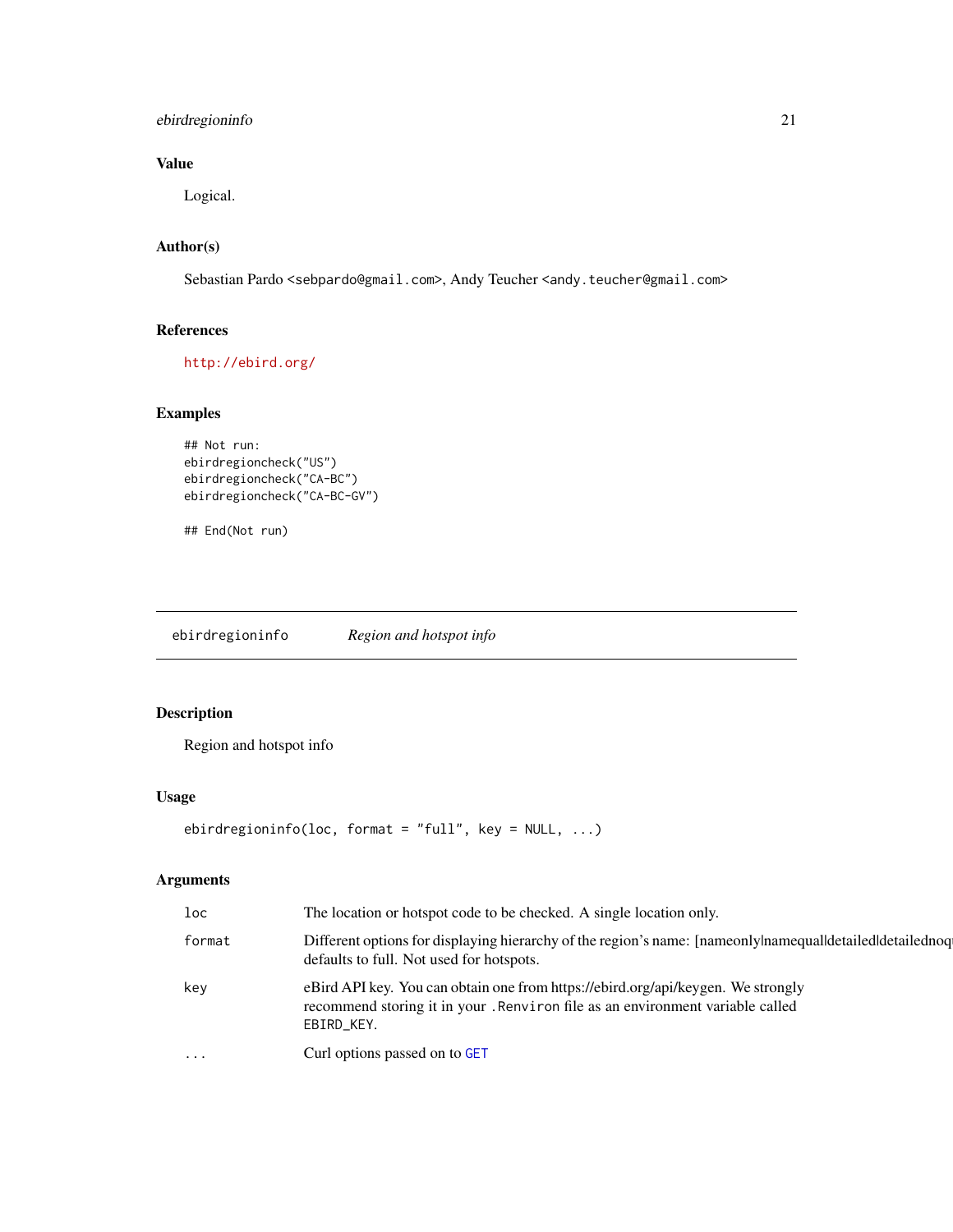#### <span id="page-21-0"></span>Value

When region is a hotspot, a data frame (with some redundant information) containing:

"locId", "locID": hotspot ID

"name", "locName": hotspot name

"latitude", "longitude", "lat", "long": hotspot latitude and longitude (point location)

"countryCode", "countryName": code and name of the country where hotspot is located

"subnational1Code", "subnational1Name": code and name of the subnational1 area (e.g. state or province) where hotspot is located

"subnational2Code", "subnational2Name": code and name of the subnational2 area (e.g. county) where hotspot is located

"isHotspot": logical, whether region is a hotspot (should always be TRUE)

"hierarchicalName": full hotspot name including subnational1, subnational2, and country info

When region is a subnational1, subnational2, or country code, a data frame containing:

"region": name of the region, varies depending on value of "format" provided

"minX", "maxX", "minY", "maxY": lat/long bounds of the region

#### Author(s)

Sebastian Pardo <sebpardo@gmail.com>, Andy Teucher <andy.teucher@gmail.com>, Guy Babineau <guy.babineau@gmail.com>

#### References

<http://ebird.org/>

#### Examples

```
## Not run:
ebirdregioninfo("US")
ebirdregioninfo("CA-BC-GV")
ebirdregioninfo("CA-BC-GV", format = "revdetailed") # reverse order of region name
ebirdregioninfo("L196159")
## End(Not run)
```
ebirdregionspecies *Get a list of species codes ever seen in a location.*

#### **Description**

Returns the eBird codes for all species-level taxa recorded in a particular region or location. Codes are returned in taxonomic order.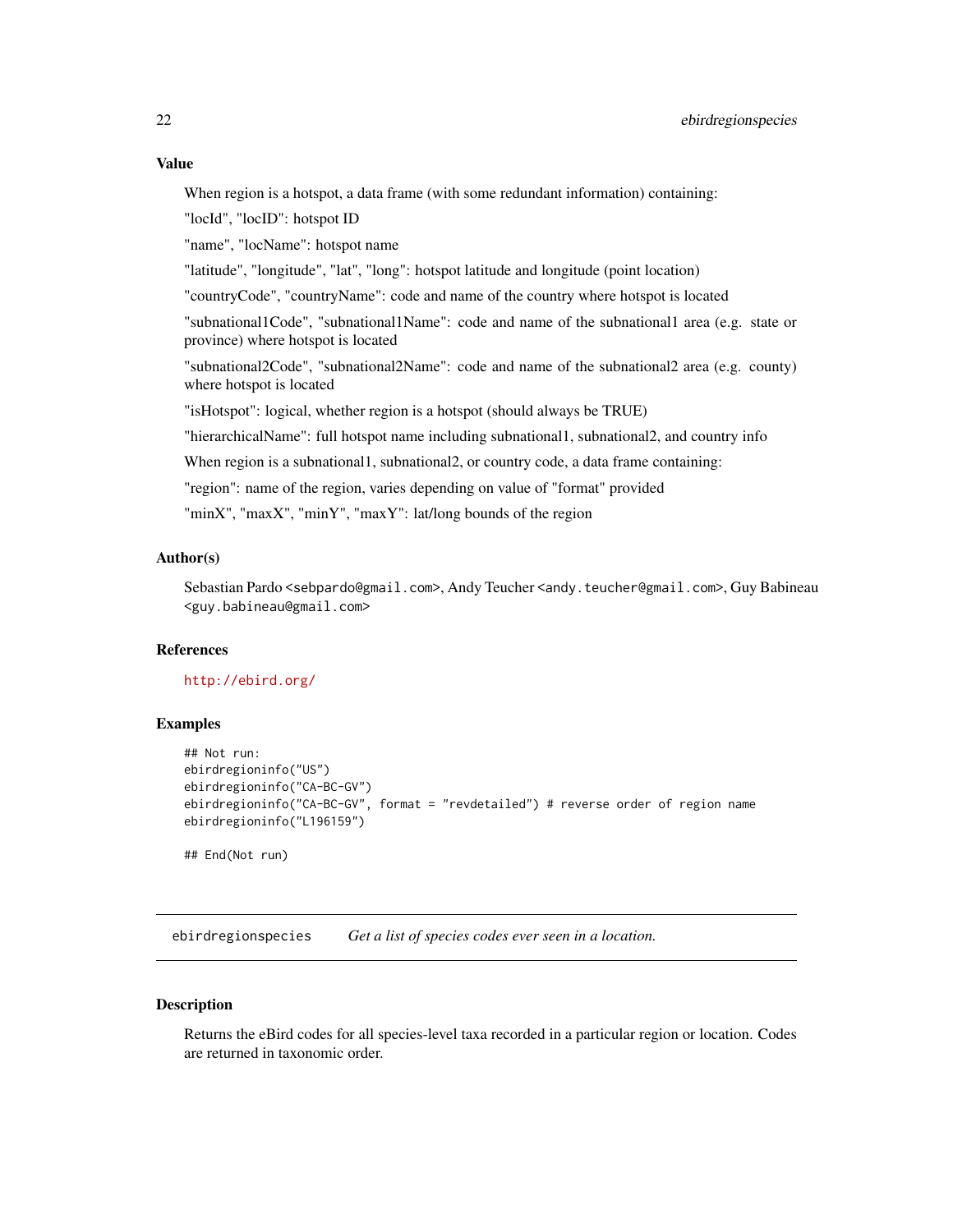#### <span id="page-22-0"></span>ebirdsubregionlist 23

#### Usage

ebirdregionspecies(location, key = NULL, ...)

#### Arguments

| location                | Any valid location, USFWS region, subnational 2, subnational 1, country, or cus-<br>tom region code. (Location can be a hotspot or personal location).                          |
|-------------------------|---------------------------------------------------------------------------------------------------------------------------------------------------------------------------------|
| key                     | eBird API key. You can obtain one from https://ebird.org/api/keygen. We strongly<br>recommend storing it in your. Renviron file as an environment variable called<br>EBIRD KEY. |
| $\cdot$ $\cdot$ $\cdot$ | Curl options passed on to GET                                                                                                                                                   |

#### Value

A single column data.frame containing the collected information:

"speciesCode": eBird species code, suitable for joining to the [ebirdtaxonomy](#page-24-1)

#### Author(s)

David Bradnum <david.bradnum@gmail.com>

#### References

<http://ebird.org/>

#### Examples

```
## Not run:
ebirdregionspecies("GB") # all in Great Britain
ebirdregionspecies("GB-ENG") # all in England
ebirdregionspecies("GB-ENG-LND") # all in London
```

```
library(dplyr)
taxonomy <- ebirdtaxonomy()
localSpecies <- ebirdregionspecies("L5803024") # specific hotspot
inner_join(localSpecies, taxonomy)
```

```
## End(Not run)
```
ebirdsubregionlist *List sub-regions within a specified region.*

#### Description

List sub-regions within a specified region.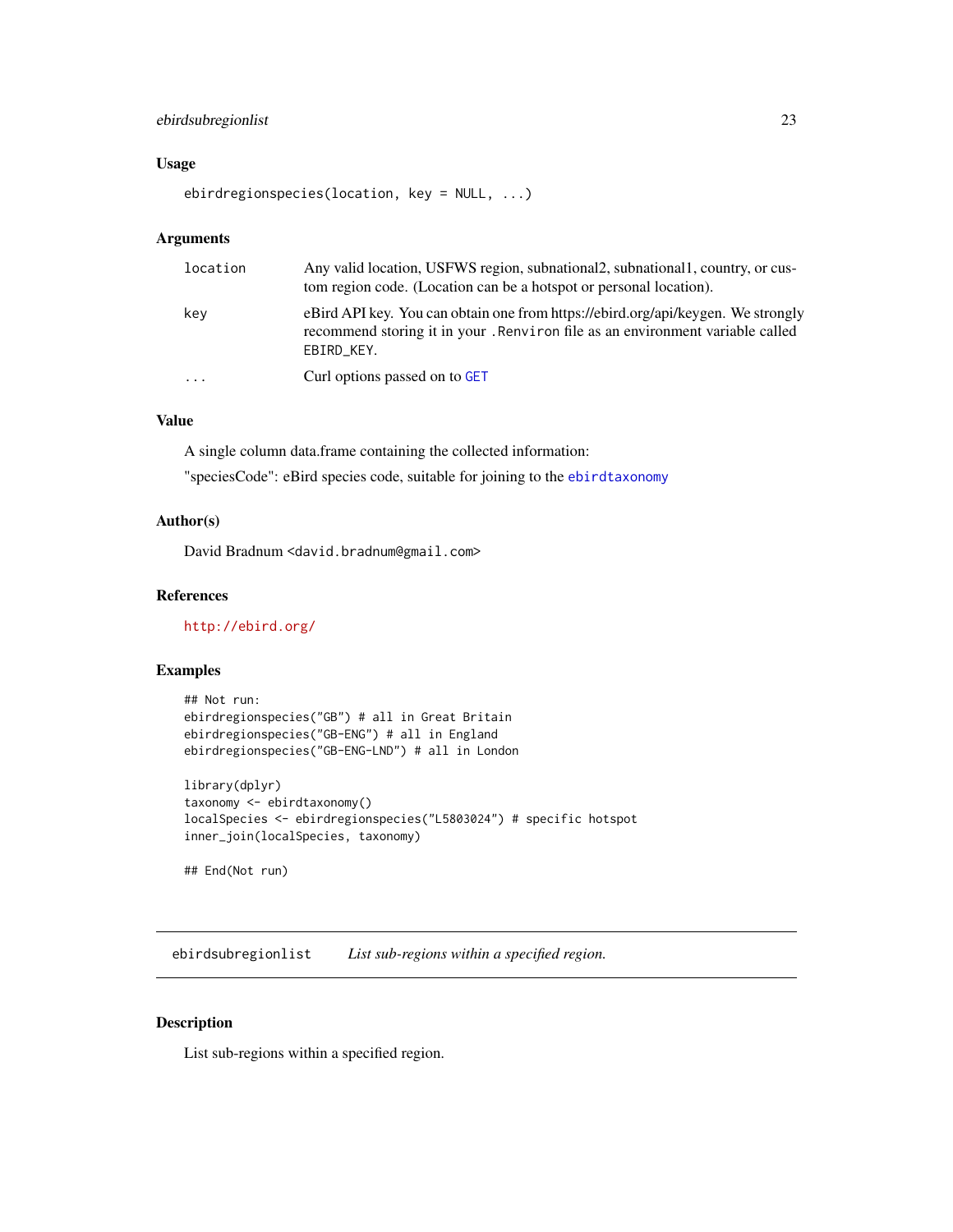#### Usage

```
ebirdsubregionlist(
  regionType = c("country", "subnational1", "subnational2"),
  parentRegionCode,
  key = NULL,
  ...
\mathcal{L}
```
#### Arguments

| regionType       | The type of region to search for. Must be one of 'country', 'subnational1' or<br>'subnational2'.                                                                                                 |
|------------------|--------------------------------------------------------------------------------------------------------------------------------------------------------------------------------------------------|
| parentRegionCode |                                                                                                                                                                                                  |
|                  | The region to search within. Must be a valid country or subnational code. If<br>'regionType' is 'country' then this parameter is ignored (since the search will<br>automatically be world-wide). |
| key              | eBird API key. You can obtain one from https://ebird.org/api/keygen. We strongly<br>recommend storing it in your. Renviron file as an environment variable called<br>EBIRD_KEY.                  |
| $\ddots$         | Curl options passed on to GET                                                                                                                                                                    |
|                  |                                                                                                                                                                                                  |

#### Value

A data.frame containing:

"code": eBird code for the subregion

"name": full name for the subregion

#### Author(s)

David Bradnum <dbradnum@gmail.com>

#### References

<http://ebird.org/>

#### Examples

```
## Not run:
ebirdsubregionlist("country")
ebirdsubregionlist("subnational1", "US")
ebirdsubregionlist("subnational2", "US-NY")
```
## End(Not run)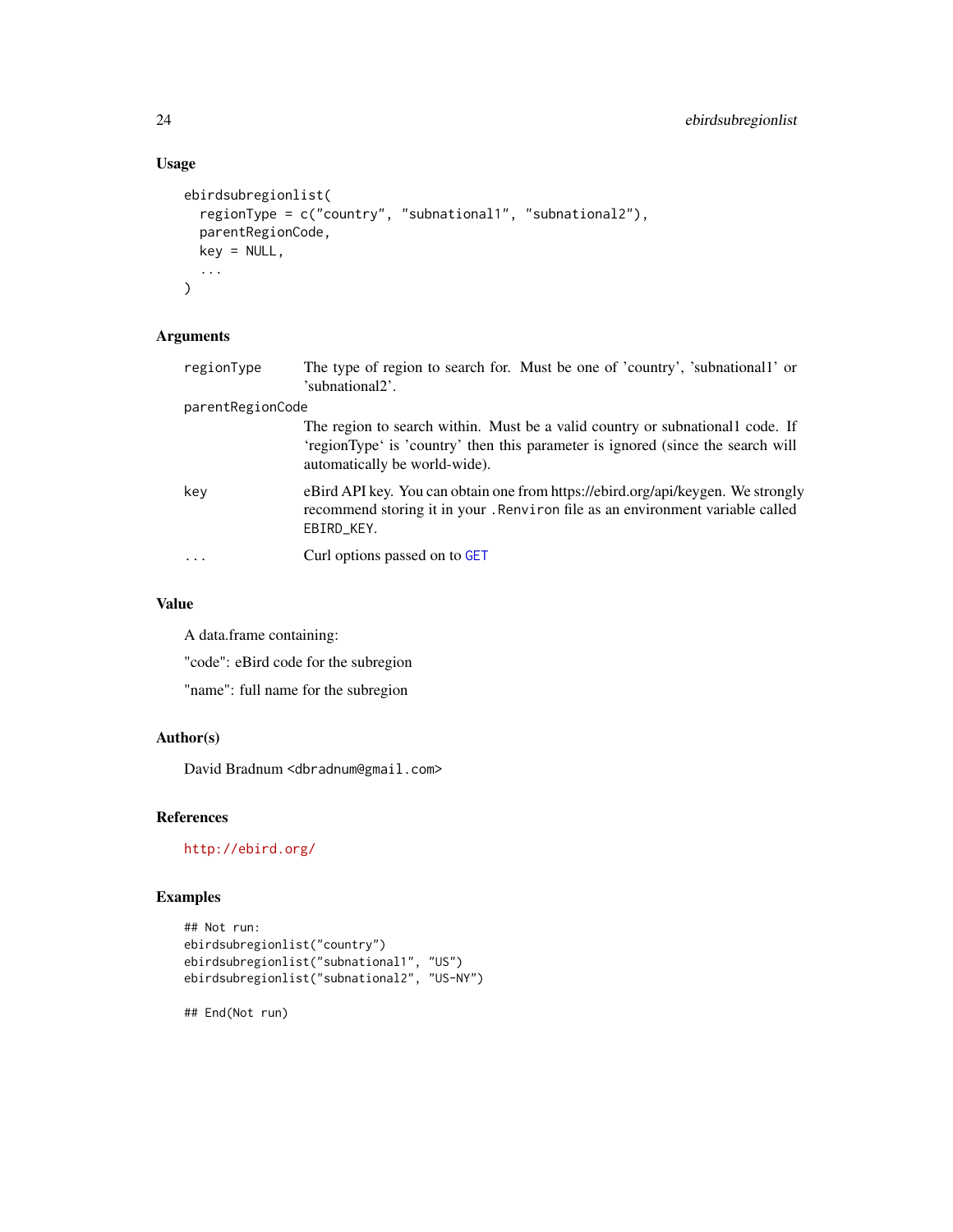<span id="page-24-1"></span><span id="page-24-0"></span>ebirdtaxonomy *eBird Taxonomy*

#### Description

Returns a data.frame of all taxa in the eBird taxonomy for the given combination of categories. Defaults to all categories. Any taxon with the category of 'species' may be used as a parameter in service calls that take a species code. Any taxon not in this category will be rejected by these services at this time.

#### Usage

```
ebirdtaxonomy(cat = NULL, locale = NULL, key = NULL, ...)
```
#### Arguments

| cat      | Species category. String or character vector with one of more of: "domestic",<br>"form", "hybrid", "intergrade", "issf", "slash", "species", "spuh". If not speci-<br>fied, defaults to all. For more info about the meaning of species categories, see<br>https://ebird.org/science/use-ebird-data/the-ebird-taxonomy. |
|----------|-------------------------------------------------------------------------------------------------------------------------------------------------------------------------------------------------------------------------------------------------------------------------------------------------------------------------|
| locale   | Language/locale of response (when translations are available). See https://<br>docs.oracle.com/javase/6/docs/api/java/util/Locale.html and https:<br>//support.ebird.org/en/support/solutions/articles/48000804865-bird-names-in-ebird<br>(defaults to en US).                                                          |
| key      | eBird API key. You can obtain one from https://ebird.org/api/keygen. We strongly<br>recommend storing it in your. Renviron file as an environment variable called<br>EBIRD_KEY to avoid having to constantly supply the key, and to avoid acciden-<br>tally sharing it publicly.                                        |
| $\cdots$ | Curl options passed on to GET                                                                                                                                                                                                                                                                                           |

#### Value

A data.frame containing the collected information:

"sciName": Taxon's scientific name.

"comName": Taxon's common name.

"speciesCode": Unique species code.

"category": Taxon's species category.

"taxonOrder": Numeric value determining the order in which taxonomic lists are presented.

"bandingCodes": Taxon's ABA banding code(s).

"comNameCodes": Taxon's common name code(s).

"sciNameCodes": Taxon's scientific name code(s).

"order": Taxon's order.

"familyComName": Family's common name.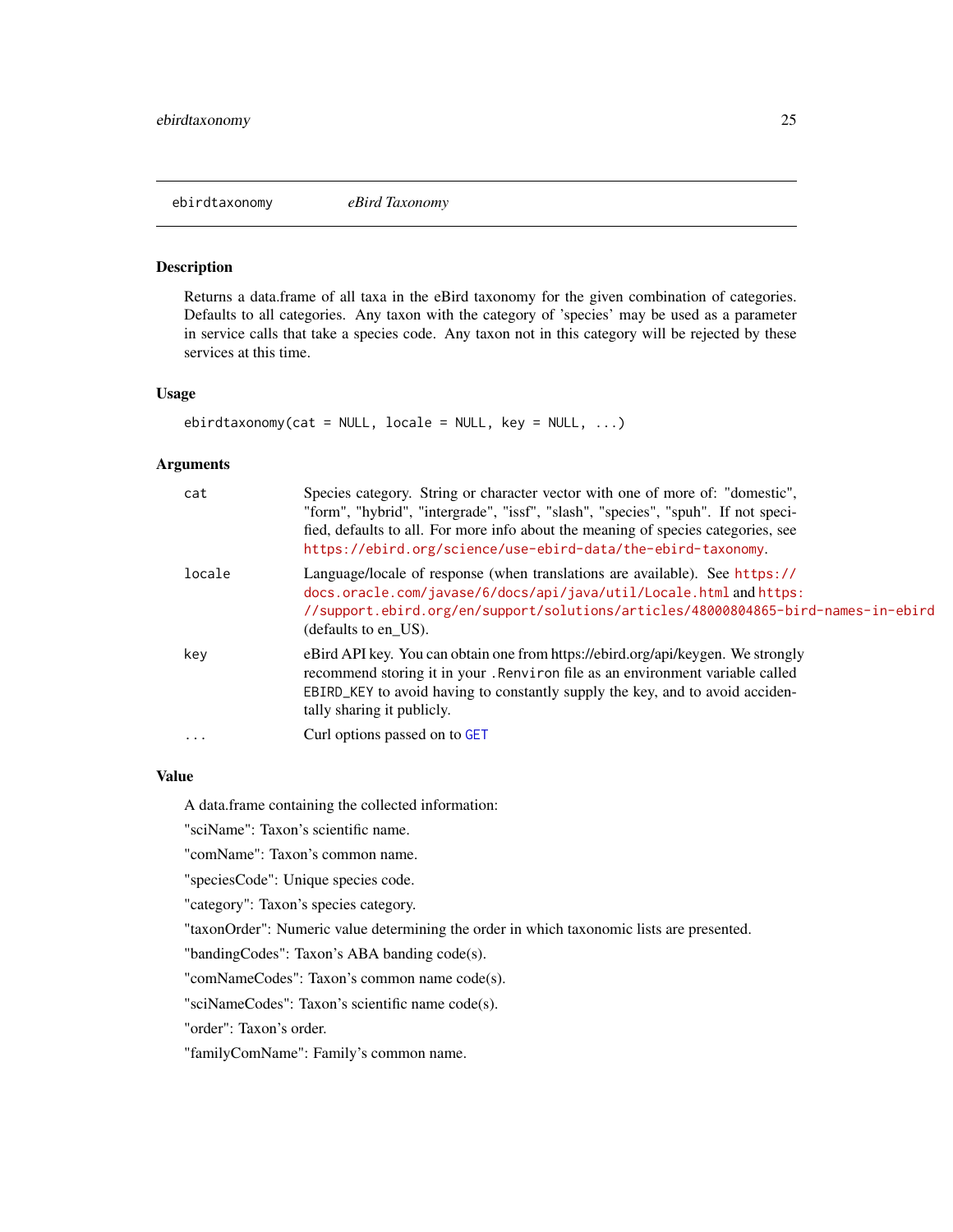<span id="page-25-0"></span>"familySciName": Family's scientific name.

"reportAs": Species code to report taxon as.

"extinct": Logical, whether the taxon is considered extinct.

"extinctYear": Year taxon became extinct. Currently unavailable.

#### Author(s)

Andy Teucher <andy.teucher@gmail.com>, Sebastian Pardo <sebpardo@gmail.com>

#### References

<http://ebird.org/>

#### Examples

```
## Not run:
ebirdtaxonomy()
ebirdtaxonomy(cat = c("spuh", "slash"))
```
## End(Not run)

getlatlng *get latitude and longitude from ip address*

#### Description

Returns the most recent and nearest reported sighting information with observations of a species.

#### Usage

getlatlng()

#### Value

a vector of length 2 with lat, lng in that order

#### Author(s)

Andy Teucher <andy.teucher@gmail.com>

#### References

#### <http://ipinfo.io>

#### Examples

## Not run: getlatlng()

## End(Not run)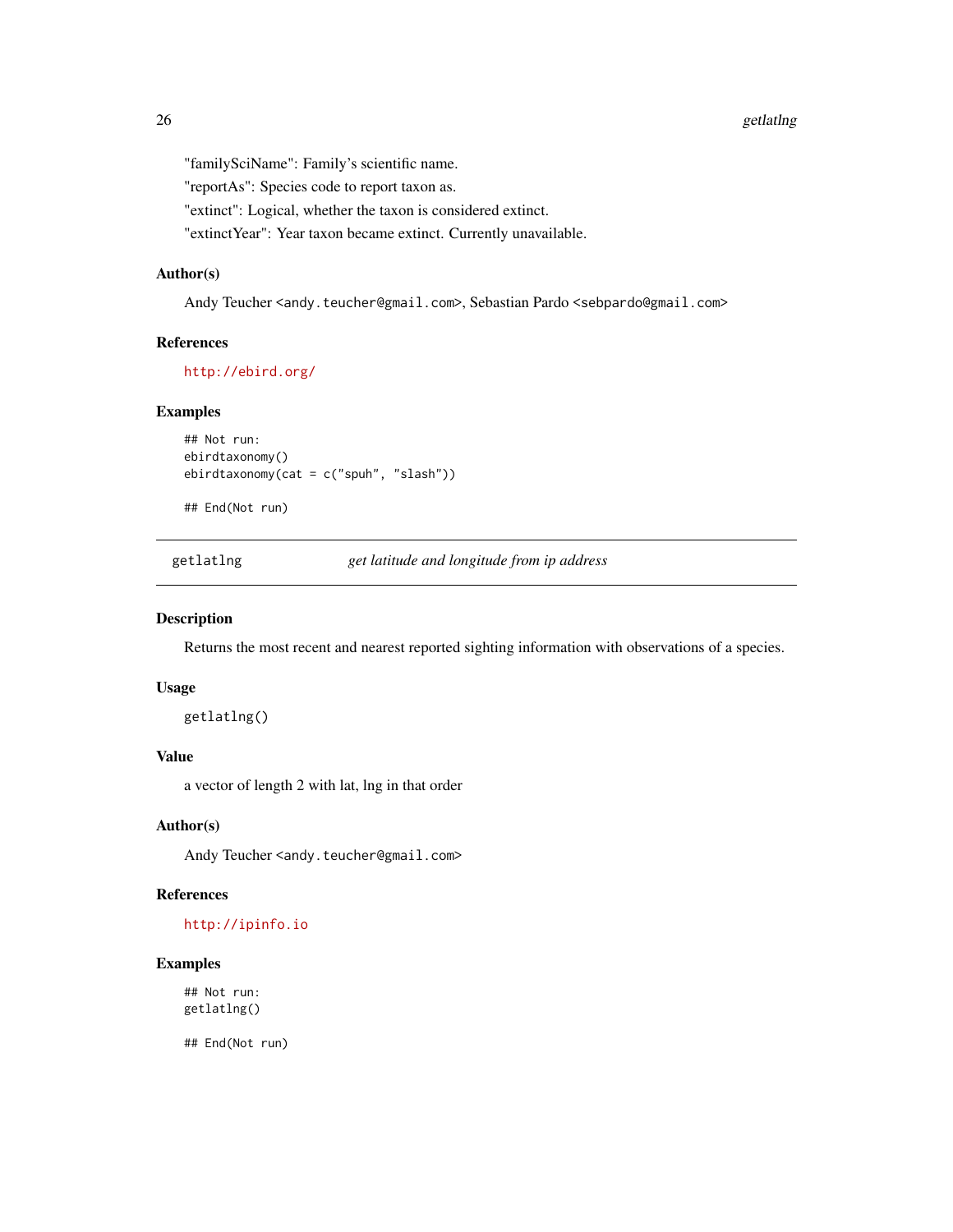<span id="page-26-0"></span>

#### Description

Returns the most recent and nearest reported sighting information with observations of a species.

#### Usage

```
nearestobs(
  speciesCode,
 lat = NULL,ln g = NULL,dist = NULL,back = NULL,max = NULL,locale = NULL,
 provisional = FALSE,
 hotspot = FALSE,
 sleep = 0,
 key = NULL,
  ...
)
```

| speciesCode | (required) Species code of the species of interest. Scientific names can be speci-<br>fied if wrapped around the species_code function. Defaults to NULL, so sight-<br>ings for all species are returned. See eBird taxonomy for more information:<br>https://ebird.org/science/use-ebird-data/the-ebird-taxonomy. |
|-------------|--------------------------------------------------------------------------------------------------------------------------------------------------------------------------------------------------------------------------------------------------------------------------------------------------------------------|
| lat         | Decimal latitude. value between -90.00 and 90.00, up to two decimal places of<br>precision. Defaults to latitude based on IP.                                                                                                                                                                                      |
| lng         | Decimal longitude. value between -180.00 and 180.00, up to two decimal places<br>of precision. Defaults to longitude based on IP.                                                                                                                                                                                  |
| dist        | Distance defining radius of interest from given lat/lng in kilometers (between 0)<br>and 50, defaults to $25$ )                                                                                                                                                                                                    |
| back        | Number of days back to look for observations (between 1 and 30, defaults to<br>14).                                                                                                                                                                                                                                |
| max         | Maximum number of result rows to return in this request (between 1 and 10000,<br>defaults to all).                                                                                                                                                                                                                 |
| locale      | Language/locale of response (when translations are available). See https://<br>docs.oracle.com/javase/6/docs/api/java/util/Locale.html (defaults to<br>$en$ _US $)$ .                                                                                                                                              |
| provisional | Should flagged records that have not been reviewed be included? (defaults to<br>FALSE).                                                                                                                                                                                                                            |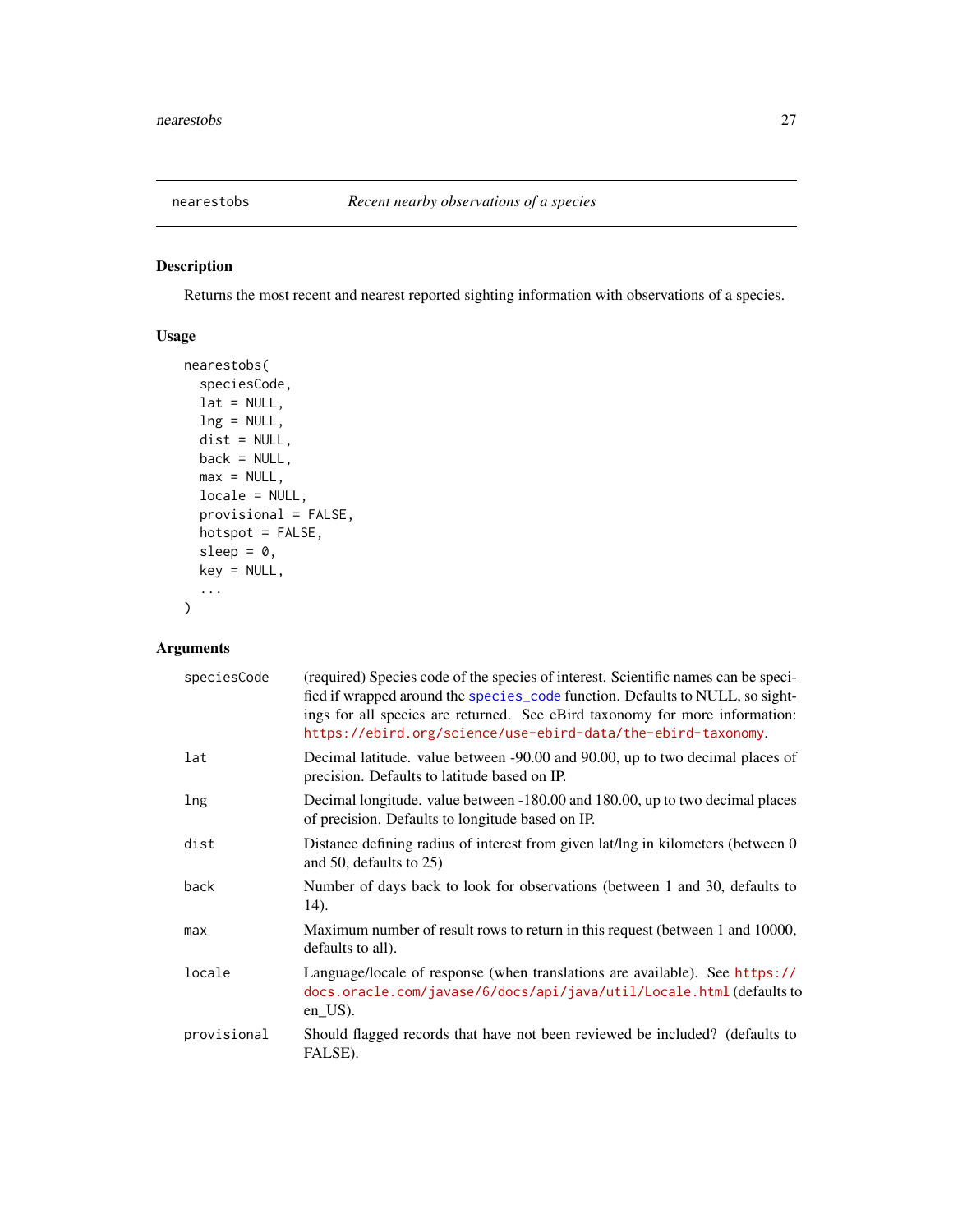<span id="page-27-0"></span>

| hotspot  | Should results be limited to sightings at birding hotspots? (defaults to FALSE).                                                                                                |
|----------|---------------------------------------------------------------------------------------------------------------------------------------------------------------------------------|
| sleep    | Time (in seconds) before function sends API call (defaults to zero. Set to higher<br>number if you are using this function in a loop with many API calls).                      |
| kev      | eBird API key. You can obtain one from https://ebird.org/api/keygen. We strongly<br>recommend storing it in your. Renviron file as an environment variable called<br>EBIRD_KEY. |
| $\cdots$ | Curl options passed on to GET                                                                                                                                                   |

#### Value

A data.frame containing the collected information:

"speciesCode": species code

"comName": species common name

"sciName" species' scientific name

"locId": unique identifier for the location

"locName": location name

"obsDt": observation date formatted according to ISO 8601 (e.g. 'YYYY-MM-DD', or 'YYYY-MM-DD hh:mm'). Hours and minutes are excluded if the observer did not report an observation time.

"howMany": number of individuals observed, NA if only presence was noted

"lat": latitude of the location.

"lng": longitude of the location.

"obsValid": TRUE if observation has been deemed valid by either the automatic filters or a regional viewer, FALSE otherwise

"obsReviewed": TRUE if observation has been reviewed, FALSE otherwise

"locationPrivate": TRUE if location is not a birding hotspot

"subId": submission ID

#### Author(s)

Rafael Maia <rm72@zips.uakron.edu>, Sebastian Pardo <sebpardo@gmail.com>

#### References

<http://ebird.org/>

#### Examples

```
## Not run:
nearestobs('cangoo', 42, -76) # Canada Goose
nearestobs(species_code('branta canadensis'), 42, -76) # Same as above
nearestobs(species_code('branta canadensis'), 42, -76, max=10, provisional=TRUE, hotspot=TRUE)
```
## End(Not run)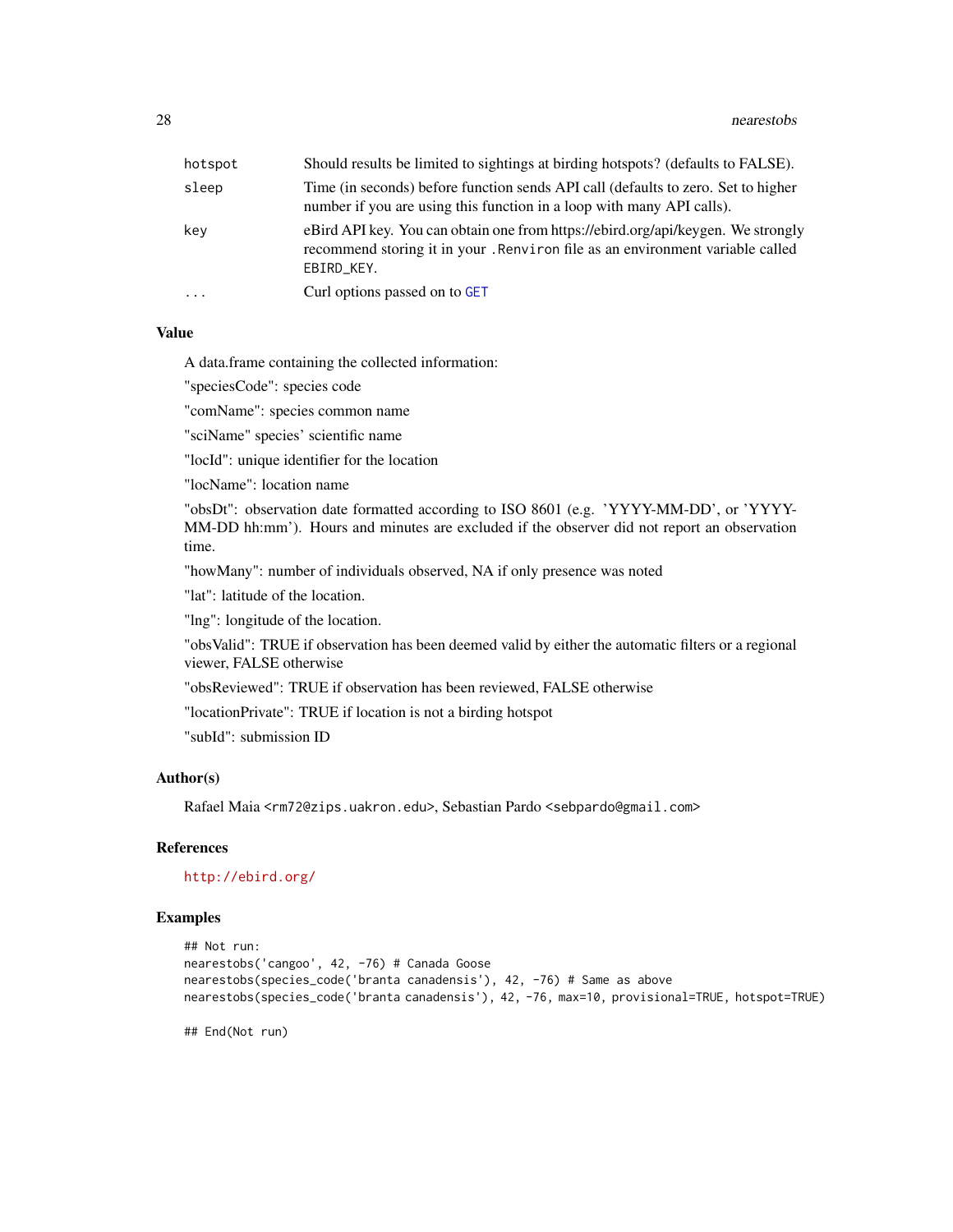<span id="page-28-0"></span>rebird-deprecated *Deprecated functions in rebird*

#### Description

These functions still work but will be removed (defunct) in the next version.

#### Details

- [ebirdregioncheck](#page-19-1): Deprecated: 'ebirdregioncheck' will be removed in the next version of rebird. Use 'ebirdregioninfo' instead.
- [ebirdloc](#page-12-1): Deprecated: 'ebirdloc' will be removed in the next version of rebird as it might not be supported in the new eBird API. Use 'ebirdregion' instead.
- [ebirdhotspot](#page-9-1): Deprecated: 'ebirdhotspot' will be removed in the next version of rebird as it might not be supported in the new eBird API. Use 'ebirdregion' instead.

<span id="page-28-1"></span>species\_code *Return species code*

#### Description

Returns the species code for a given scientific name. Uses an internally-stored version of the taxonomy. Also provides a message with the common name, scientific name, and species code of the species.

#### Usage

```
species_code(sciname = NULL)
```
#### Arguments

sciname (required) Character string of length 1 with the scientific name to look for. Case insensitive.

#### Value

A character string with the eBird species code.

#### Author(s)

Sebastian Pardo <sebpardo@gmail.com>

#### References

<http://ebird.org/>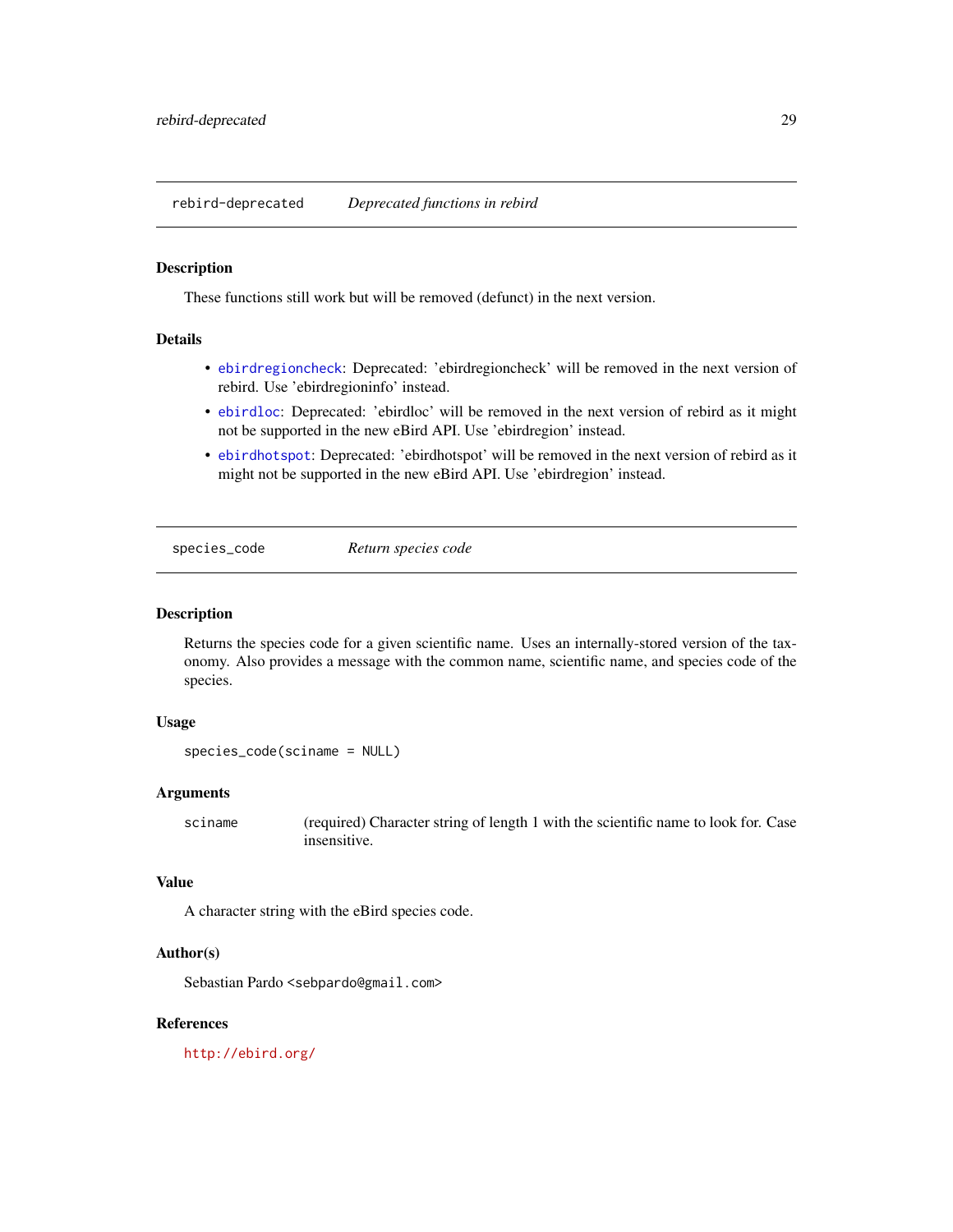30 species\_code

### Examples

species\_code("Anhinga anhinga")